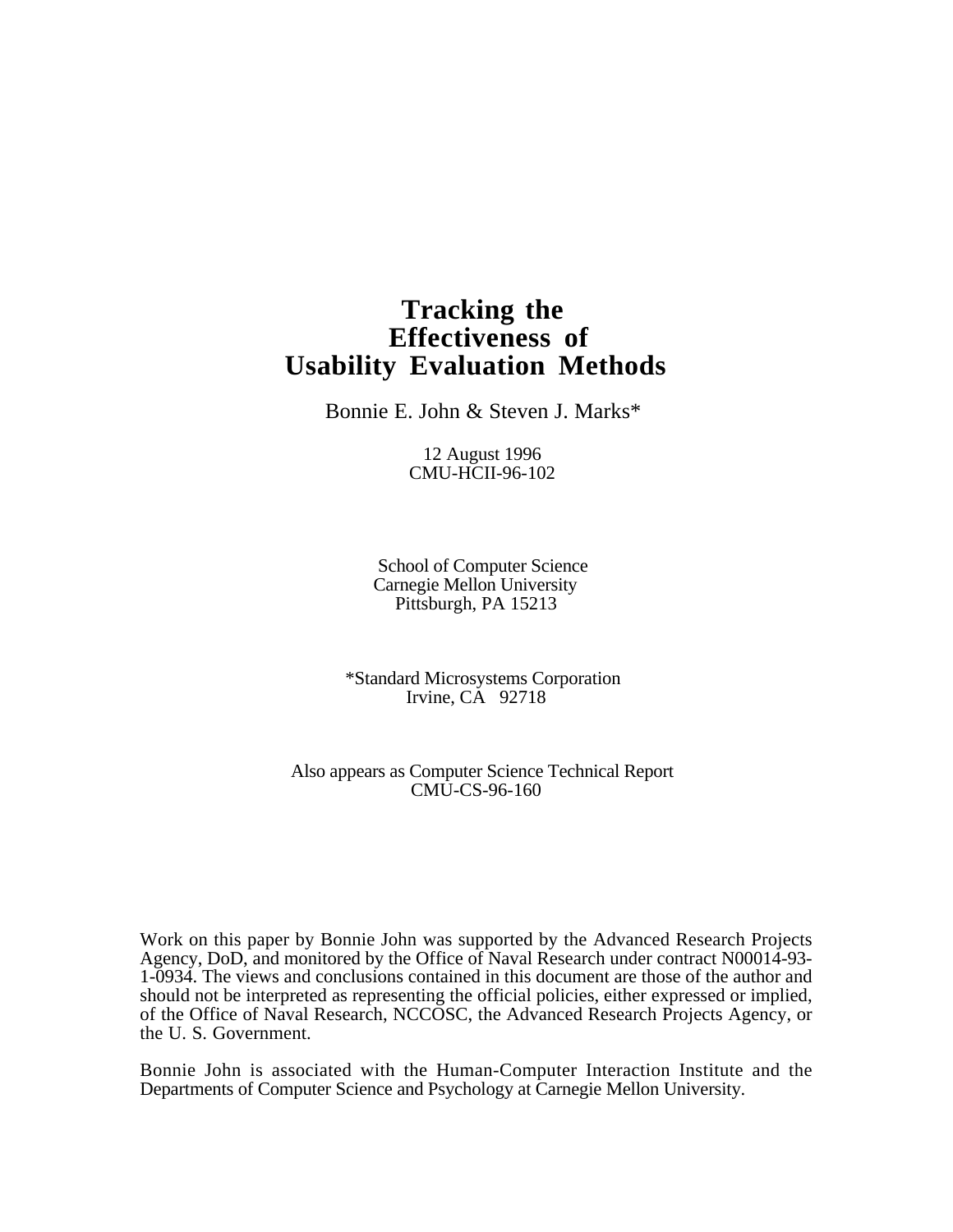**Keywords:** usability evaluation methods, Claims Analysis, Cognitive Walkthrough, GOMS, Heuristic Evaluation, User Action Notation, usability engineering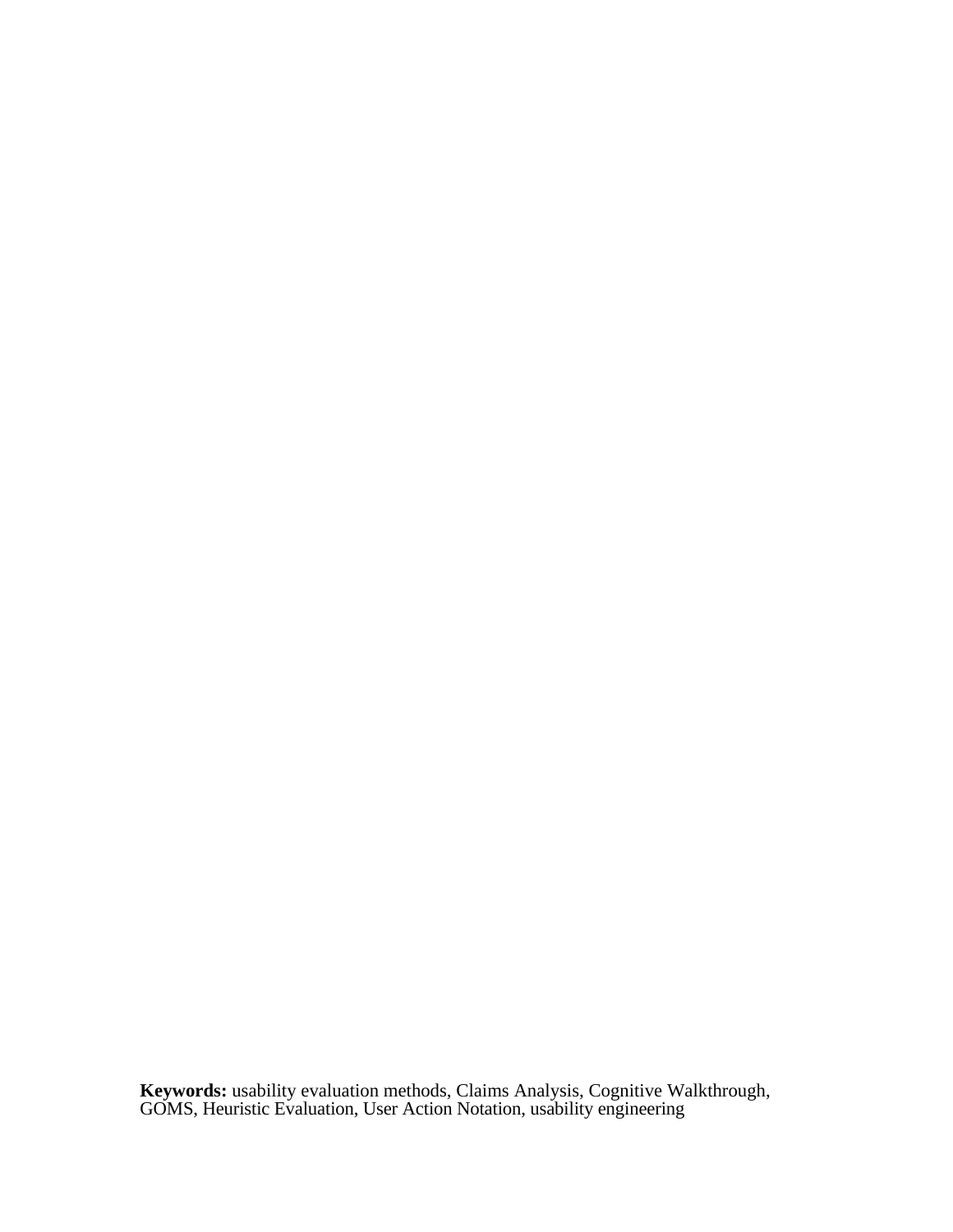#### **Abstract**

We present a case study that tracks usability problems predicted with six usability evaluation methods (Claims Analysis, Cognitive Walkthrough, GOMS, Heuristic Evaluation, User Action Notation, and simply reading the specification) through a development process. We assess the methods' predictive power by comparing the predictions to the results of user tests. We assess the methods' persuasive power by seeing how many problems led to changes in the implemented code. We assess design-change effectiveness by user testing the resulting new versions of the system. We conclude that predictive methods are not as effective as the HCI field would like and discuss directions for future research.

#### **1. Introduction**

Usability evaluation methods (UEMs) have been developed that can be used at the specification stage of design (e.g., John & Kieras, in press; Nielsen & Mack, 1994). As these techniques proliferate, developers want to know which they should use for their particular design situations, instructors want to know which they should teach to their students, and researchers want to know which methods need further development and where their research efforts could have the most effect.

To these ends, most empirical work to date has focused on assessing the predictive power of UEMs. That is, does a UEM predict usability problems that users actually encounter? Some techniques have been extensively tested in the laboratory and the field (e.g., GOMS, John & Kieras, in press); others have yet to be systematically evaluated. There have been a few attempts to compare the predictive power of different UEMs with experiments (but methodological flaws make their conclusions suspect, Gray & Salzman, 1996). Case studies also provide information about the predictive power of techniques in specific circumstances (e.g., John & Mashyna, in press; John & Packer, 1995).

Although predictive power is an important aspect of UEMs, there are other aspects that contribute to their effectiveness in a development process. A UEM must express problems, and the evidence for them, in ways that motivate developers to change the code. A UEM should also lead to design changes that actually fix the problem. For most UEMs, research has not produced any measures of these other aspects of effectiveness. The purpose of this paper is to present some results for these other dimensions and examine implications for future UEM research.

#### **1.1. An Effectiveness Tree**

Figure 1 shows an *effectiveness tree* for predicted usability problems<sup>1</sup>. Any usability problem predicted before a system is built can either occur to users of that system or not (*observed* or *not observed*). This measure is the *predictive power.* Typically, this information is not known in a normal development process, but has been studied by HCI researchers as discussed above.

<sup>1</sup> The effectiveness tree was introduced in an unpublished senior thesis (Marks, 1996).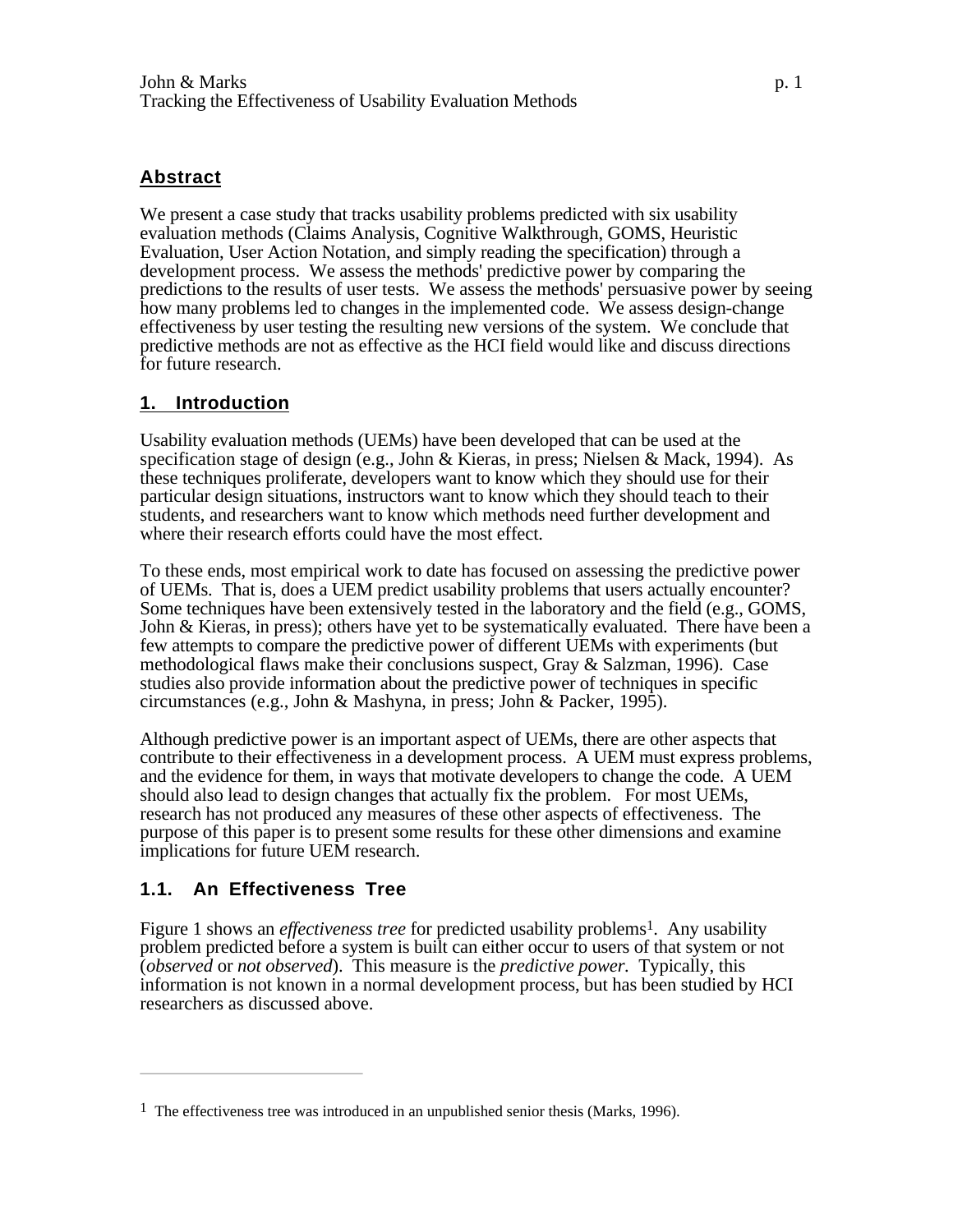

Figure 1. An effectiveness tree.

Any predicted usability problem can either motivate the development team to change the code or not (*changed* or *not changed*).2 This motivation could have many causes. For instance, a UEM may have demonstrated a high predictive power for similar products and the development team may have come to believe its predictions. Even without a successful history, a UEM may provide evidence for the problem in a form that capitalizes on developers' knowledge and process, making it easy to incorporate. We call this measure *persuasive power*. Other factors besides the persuasiveness of the UEM come into play at this time, e.g., how difficult it is to change the system, release deadlines, and available staff. However, without some degree of persuasiveness, development teams will never expend any effort to change a system they had considered good enough to specify in the first place.

 $<sup>2</sup>$  The lines from Observed/Not Observed to Changed/Not Changed in the effectiveness tree have no</sup> arrowheads, indicating that they are *not* causally connected. In the normal development process, the development team does not implement an original specification and observe real-world use before deciding to make a change to the original specification. It bases that decision on the evidence provided by a UEM alone.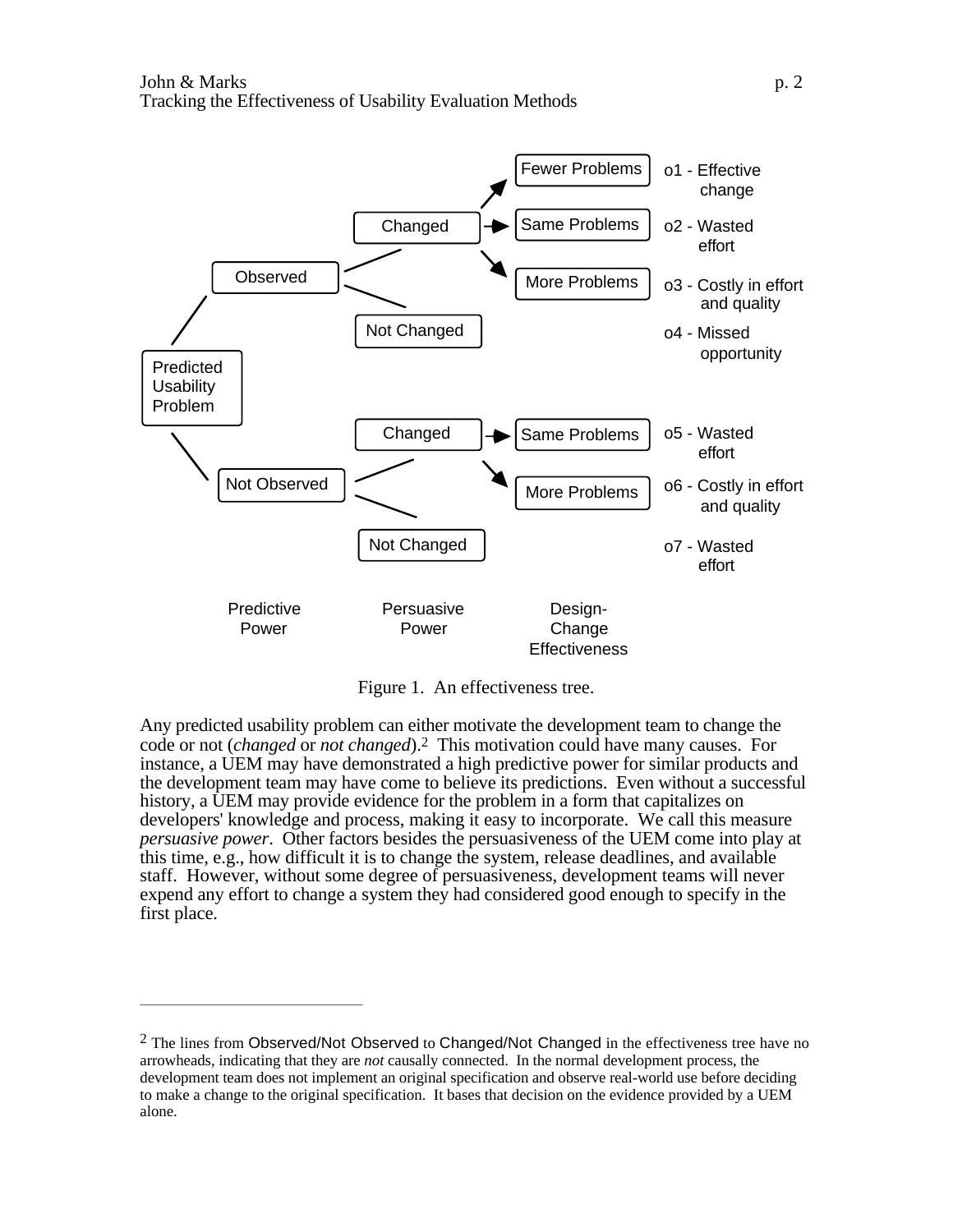After deciding to change the system, the development team must decide exactly what changes to make. Some UEMs make design suggestions; some simply identify the problem leaving development teams to conceive of the change. If a UEM suggests a change, the development team decides to adopt it or think of something else. Ultimately, the implemented change may reduce the number of problems users experience, leave performance the same, or introduce more problems than before. We call this measure *design-change effectiveness*.

The most desirable outcome is the top path through this tree (outcome o1). A predicted usability problem would actually be observed in real-world use if not fixed, it provides motivation for the development team to change the code, and the change they implement actually fixes the problem. Disastrous outcomes are o3 and o6, where a predicted usability problem persuades the development team to make a change, but the change introduces usability problems that result in worse performance. This is particularly egregious for o6, where there was no observable problem in the original system. These outcomes take time and effort and result in an inferior product. The other outcomes may be considered less severe. O4 is a missed opportunity to improve the system. O2, o5 and o7 are simply wasted effort.

In the remainder of this paper, we will demonstrate the use of an effectiveness tree by tracking 54 usability problems, predicted with several different UEMs, through a development process. Section  $\overline{2}$  presents how predicted usability problems were generated. Section 3 shows how these problems were addressed by development. Section 4 describes our usability tests. Section 5 gives the procedure for tracking the predicted problems. Finally, we present the results, argue for and against their generality, and discuss their implications for future HCI research.

# **2. Predicting Usability Problems**3

# **2.1. Participants**

Six analysts participated in this study. Each analyst chose a UEM based on an introductory lecture on evaluation methods (Butler, Jacob & John, 1994), learned it from the literature, and used it to evaluate a specification of a multi-media authoring tool called the VolumeViewBuilder (henceforth, *Builder*). The analysts received course credit for participating in this case study.

The analyst using Claims Analysis (CA) had a bachelor's degree in electrical engineering and fine art. He was skilled in six programming languages, had commercial experience as a programmer and was an engineering doctoral student at Carnegie Mellon University. The analyst using Cognitive Walkthrough (CW) had a masters in computer science, was skilled in two programming languages, had commercial experience as a programmer, and was a staff programmer in the CS department . The analyst using GOMS had a masters in architecture, was skilled in three programming languages, had commercial experience as a programmer, and was a doctoral student in architecture. The analyst using Heuristic Evaluation (HE) had a masters in English, was skilled in two programming languages, had

<sup>3</sup> More details about this analysis situation can be found in John & Packer, 1995 and John & Machyna, in press. Those papers report data from the CW analyst's diary only, but the analysis situation is the same.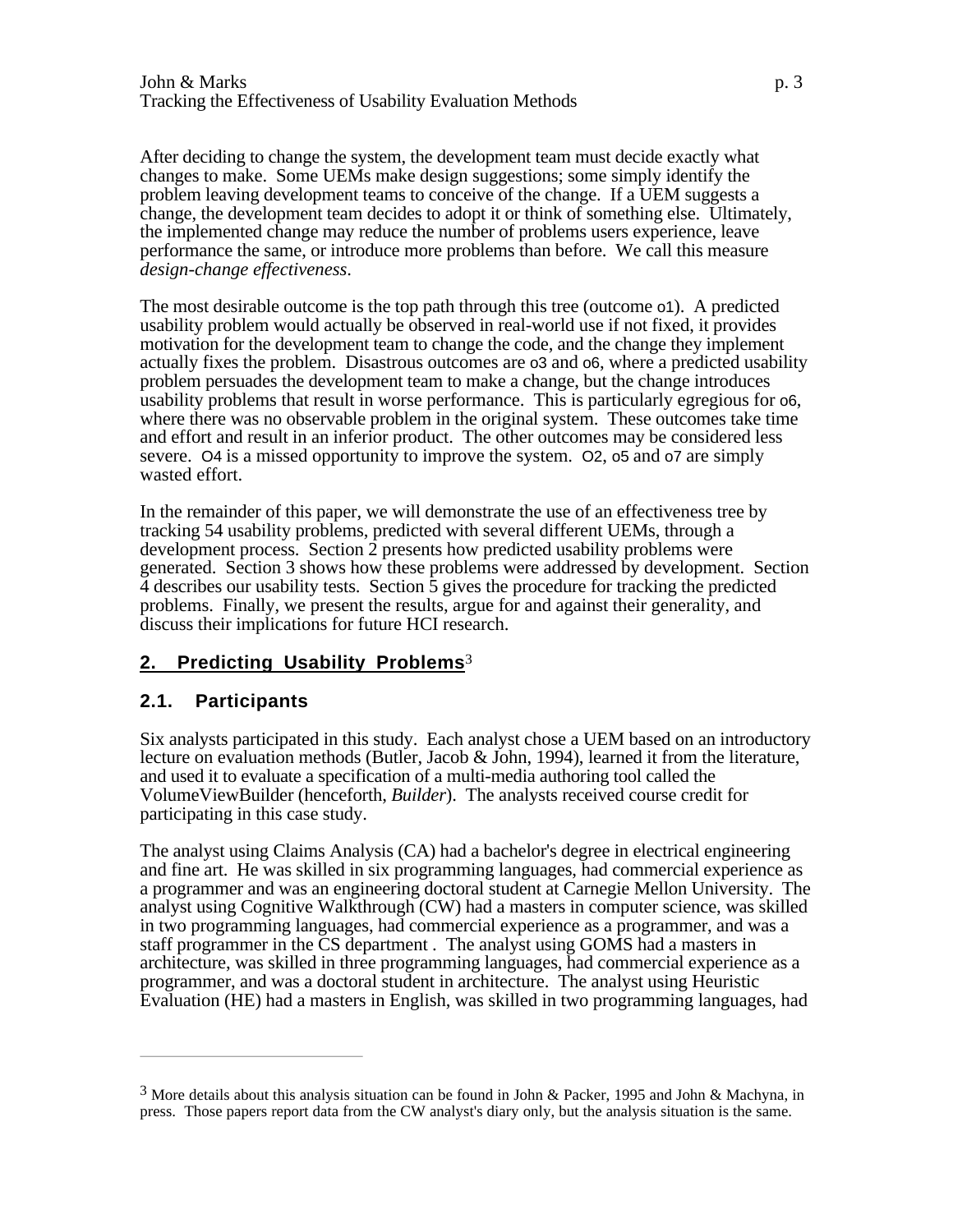no commercial experience in software development, and was a doctoral student in rhetoric. The analyst using User Action Notation (UAN) had a bachelors in CS, was skilled in three programming languages, had commercial experience as a programmer, had taken an undergraduate HCI course and had corporate training in how to use guidelines, and was a masters student in software engineering. The analyst who used a baseline condition, just reading the specification repeatedly, was skilled in one programming language, was a thirdyear undergraduate CS major, had no commercial experience, and had recently taken an undergraduate HCI course.

#### **2.2. Materials and Procedure**

The analysts were given two documents with which to do their analyses: the 35-page user interface specification of the ACSE multimedia authoring system, Figure 2, (Gallagher  $\&$ Meter, 1993) and a 55-page target multimedia document (Pane, Corbett & John, 1996). They were also given two forms to fill out as they did their analyses: a diary form (adapted from Rieman, 1993) and a problem description report (PDR, adapted from Jeffries, Miller, Wharton & Uyeda, 1991).



Figure 2. Example of an illustration in *Volume View Interface Design* (Gallagher & Meter, 1993, p. 16, reprinted by permission). In that document, this is a full-page illustration of the screen of the Builder application.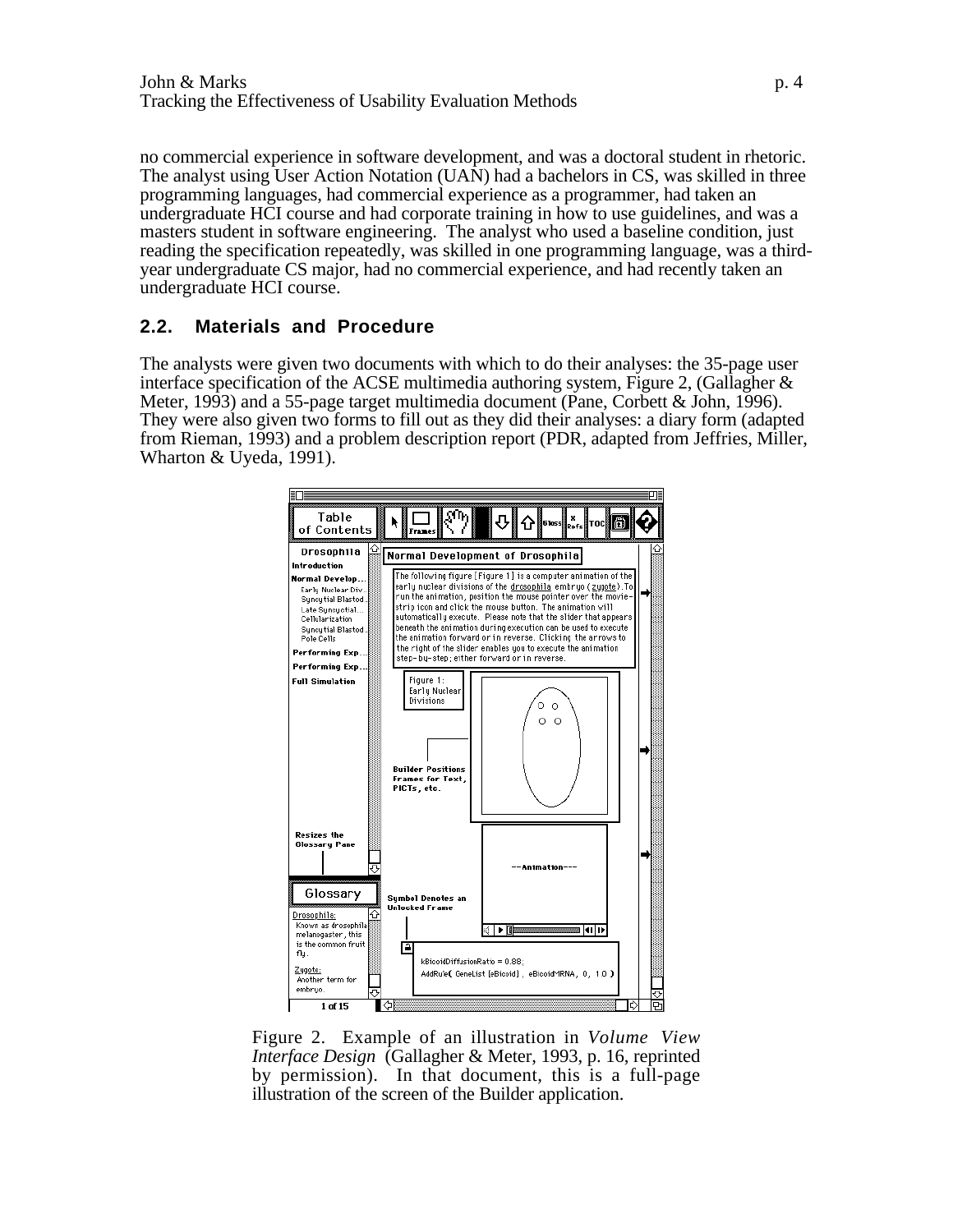The analysts worked on their own for an elapsed time of ten weeks, filling out the diaries and PDRs as they worked. They met together (with the first author) for about an hour once or twice a week to discuss the analysis process (not the content of the analyses). That is, they discussed problems getting or understanding papers, problems making the techniques applicable to the Builder, types of information their techniques needed or provided, but not specific usability problems they had found in the Builder. Each analyst produced a stack of PDRs, detailed diaries, and a brief written report.

### **2.4 Specific UEMs**

Since these UEMs are evolving, several versions of each method exist in the literature. Therefore, we must be clear about which version each analyst used in their assessment of the Builder's specification.

The CA analyst used both (Kellogg, 1989) and (Carroll & Rosson, 1991) as examples of how to do use the method. He expressed the problems he identified in the "claim -- but" format shown in these papers.

The CW analyst read about several versions of the method, but used the version in (Wharton, Rieman, Lewis & Polson, 1994). He chose tasks based on the target document, derived the correct procedures from the specification, and did his walkthroughs alone. A detailed account of this analyst's experience using CW can be found in (John & Mashyna, in press; John & Packer, 1995).

The GOMS analyst relied primarily on (Kieras, 1994). He specified the goal hierarchy for several tasks derived from the target document and made quantitative predictions of execution and learning time. In addition, Kieras suggests checking the analysis for "naturalness" of the goal hierarchy. This analyst decided that the questions posed by CW were a good means of checking "naturalness" so he kept CW's questions in mind as he examined his GOMS analysis; about 40% of his PDRs were credited to assessing "naturalness" in this way.

The HE analyst used (Nielsen, 1993) as her primary source. She did an HE herself, and recruited three additional evaluators: two with CS backgrounds, one in graphic design. She trained them with (Molich  $\&$  Nielsen, 1990), and recorded all the problems they identified and suggestions they made. This analyst did not remove duplicate problems from the set of raw PDRs. Since HE with several evaluators typically has duplicate problems, the first author and a colleague examined the raw PDRs, came to a consensus about duplicates, and removed them. The duplicates were 5% of the total raw PDRs, lower than we expected, and lower than depicted in other HE writings (e.g., Nielsen & Mack, 1994: p. 27).

The UAN analyst found (Siochi & Hartson, 1989) best for understanding the basics of UAN, but used the more detailed (Hartson, Siochi & Hix, 1990) as a guide when doing the analysis itself. This analyst understood that the goal of UAN is to write an unambiguous specification, not to point out usability problems. However, she wanted to see if the process of formalizing a prose specification would have the side-effect of identifying usability problems or design improvements as well.

The analyst who just read the specification repeatedly did not use any particular method. He was instructed to note in the diaries if he noticed himself using any particular method in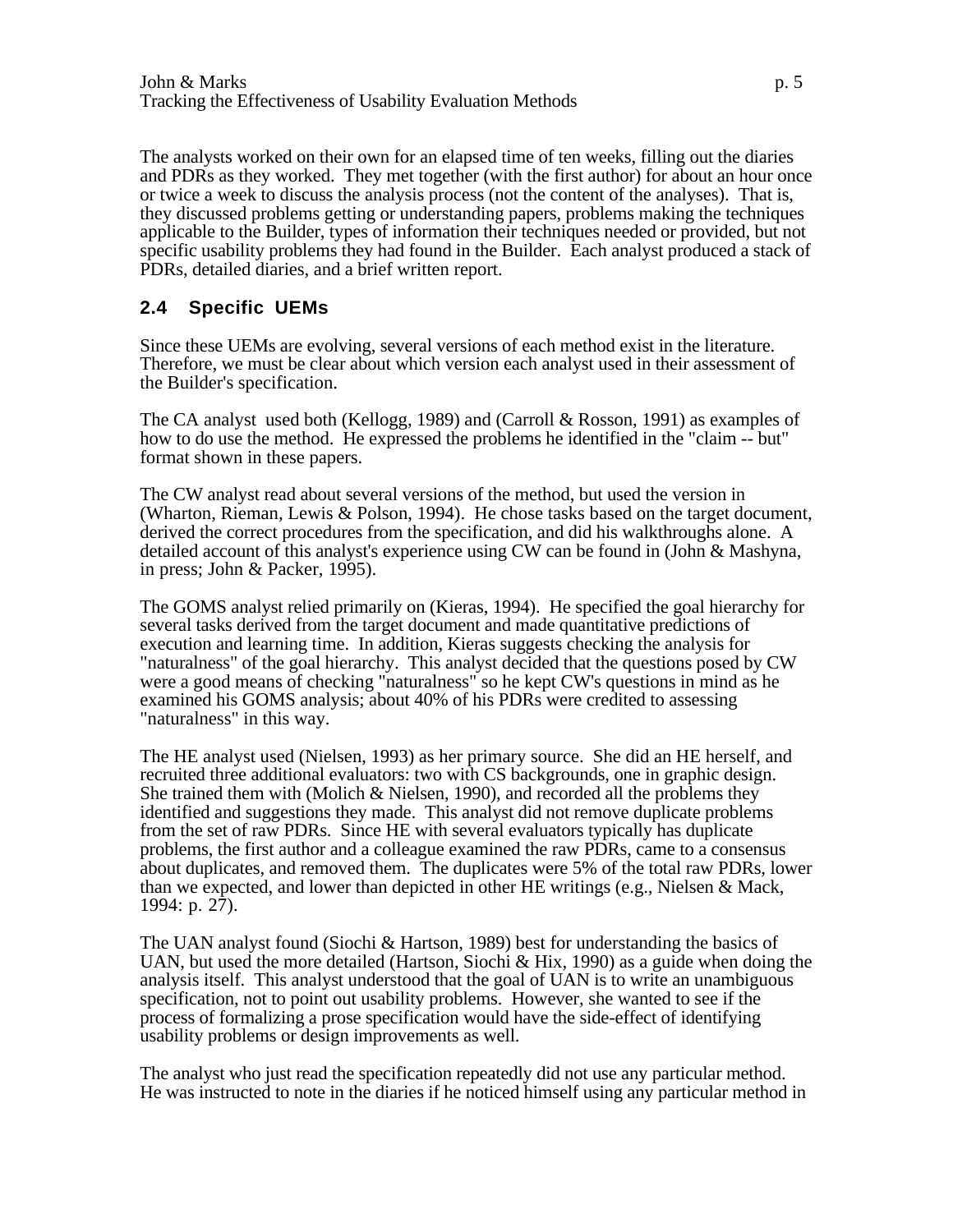his reading, but he did not write down any known UEM. He did record that he read the specification once through deliberately looking only at whether commands were undoable or not.

### **2.5 Results of the UEM analyses**

The results of the UEM analyses can be characterized by the usability problems they predicted. Other measures might also be included in other analyses of these rich diaries, e.g., the effort exerted by the analysts, in what activities they spent their time, their doubts and insights about the UEMs, but an analysis of those data is beyond the scope of this paper (but see John & Mashyna, in press; or John & Packer, 1995, for detailed analyses of the CW case).

323 raw PDRs were generated by the analyses: 24 by CA, 42 by CW, 44 by GOMS, 127 by HE, 17 by UAN and 69 by Reading (Table 1). Most of the analysts attributed the detection of these problems directly to their UEM, as opposed to having found them by reading the specification or other personal judgment. A notable standout is that the analyst using UAN did not attribute any PDRs directly to the UAN technique itself, but called 94% of the PDRs a "side effect" of the technique. As discussed above, this is not a surprising result, as the goal of UAN is to produce an unambiguous specification, not to identify usability problems.

| <b>UEM</b>   | Raw<br><b>PDRs</b> | number<br> from<br><b>UEM</b> | lfrom<br><b>UEM</b> | percent number <br>side<br>effect | percent<br>side<br>effect |
|--------------|--------------------|-------------------------------|---------------------|-----------------------------------|---------------------------|
| CA           | 24                 | 19                            | 79%                 | 0                                 | 0%                        |
| CW           | 42                 | 26                            | 62%                 | 4                                 | 10%                       |
| GOMS         | 44                 | 32                            | 73%                 | 0                                 | 0%                        |
| <b>HE</b>    | 127                | 111                           | 87%                 | 2                                 | 2%                        |
| <b>UAN</b>   | 17                 | 0                             | 0%                  | 16                                | 94%                       |
| Reading      | 69                 | N/A                           | N/A                 | N/A                               | N/A                       |
| <b>TOTAL</b> | 323                | 188                           | 58%                 | 23                                | 7%                        |

Table 1. PDRs generated by the analysts and the sources to which they attributed the PDRs.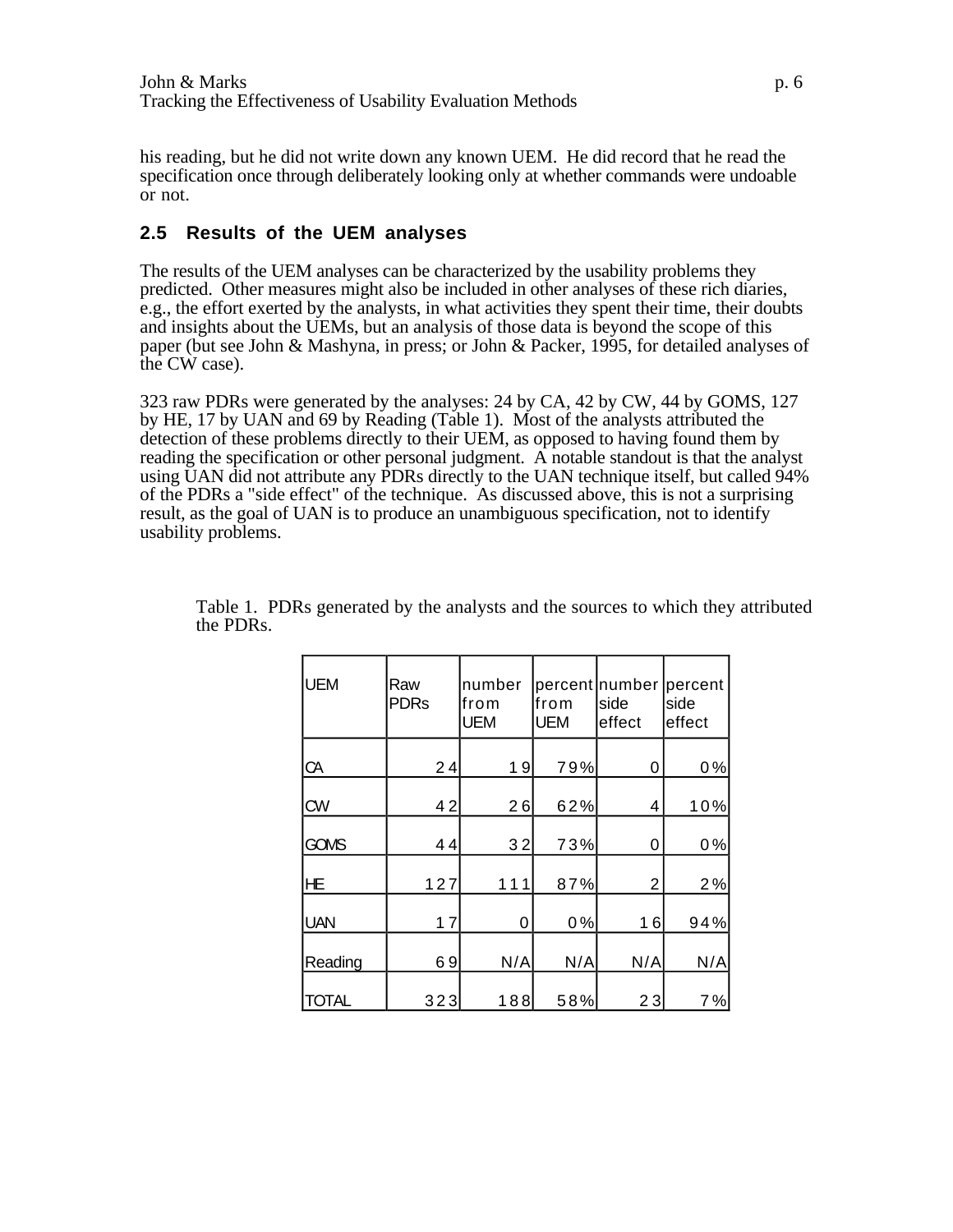# **3. Addressing the Predicted Usability Problems**

Much of the Builder had been implemented according to the specification, independent of the UEM analyses. Some changes were made during implementation, by agreement within the development group.

Given an implementation and a set of predicted problems, decisions must be made about what code to change. In the real world, the development team as a whole could make decisions, management or an external customer could set priorities, or individual developers could decide to change the code under their control. These procedures depend on the size and complexity of the product and the organizational culture. In our case, the situation was as follows.

# **3.1 Development Participant**

The ACSE project (which included the Builder) and its predecessors had been in existence for more than 15 years at Carnegie Mellon University, producing several versions of novice programming environments currently used in universities across the Unites States (Miller, Pane, Meter & Vorthmann, 1994). The project was winding down at the time of our involvement; one full-time developer, *Dev1*, was available to assess the PDRs and fix the code.

Dev1 had worked on these systems for almost 10 years. Although he was not an author of the specification, he contributed to it and had written much of the code. Dev1 had taken an HCI course several years prior to this work and had classroom knowledge of all these UEMs.

# **3.2 Materials and Procedure**

We gave Dev1 the PDRs, transcribed, printed one to a page, and grouped by UEM that produced them.4 These included the prose description of the problem, the analyst's judgments of frequency and severity, and the source of their judgments. Dev1 handled the PDRs in the following order: CW, UAN, CA, Reading, GOMS, HE.

Dev1 recorded his reasoning about why to fix a problem or not on the PDR, extended with additional questions for that purpose. Dev1 first judged whether a PDR reported an actual usability problem of the Builder, a problem with the specification itself, or a problem with the target document which did not reflect a usability problem with the Builder.

 $4$  A clerical error, not found until after all systems had been built and all usability tests completed, prevented 32 HE PDRs from being given to the developer. A post-hoc analysis of these PDRs showed them to be very similar to the other HE PDRs. They spanned all aspects of the Builder, 4 were in portions of the Builder that are not yet implemented, 7 did not exist in the current implementation because of the changes introduced in the normal development process, 4 were problems with the specification or analyst's misreading of the specification, 4 were duplicates of other UEMs' PDRs which had been passed along to the developer, leaving 13 which might have influenced the design. Dev1 was kind enough to rate these PDRs after the fact, and estimated that he would have changed code because of 2 of them, but these changes were exactly what he actually implemented for the HE version. Therefore, to our best knowledge the HE version would not have been changed due to these extra PDRs and only the 88 HE PDRs actually passed to Dev1 were tracked.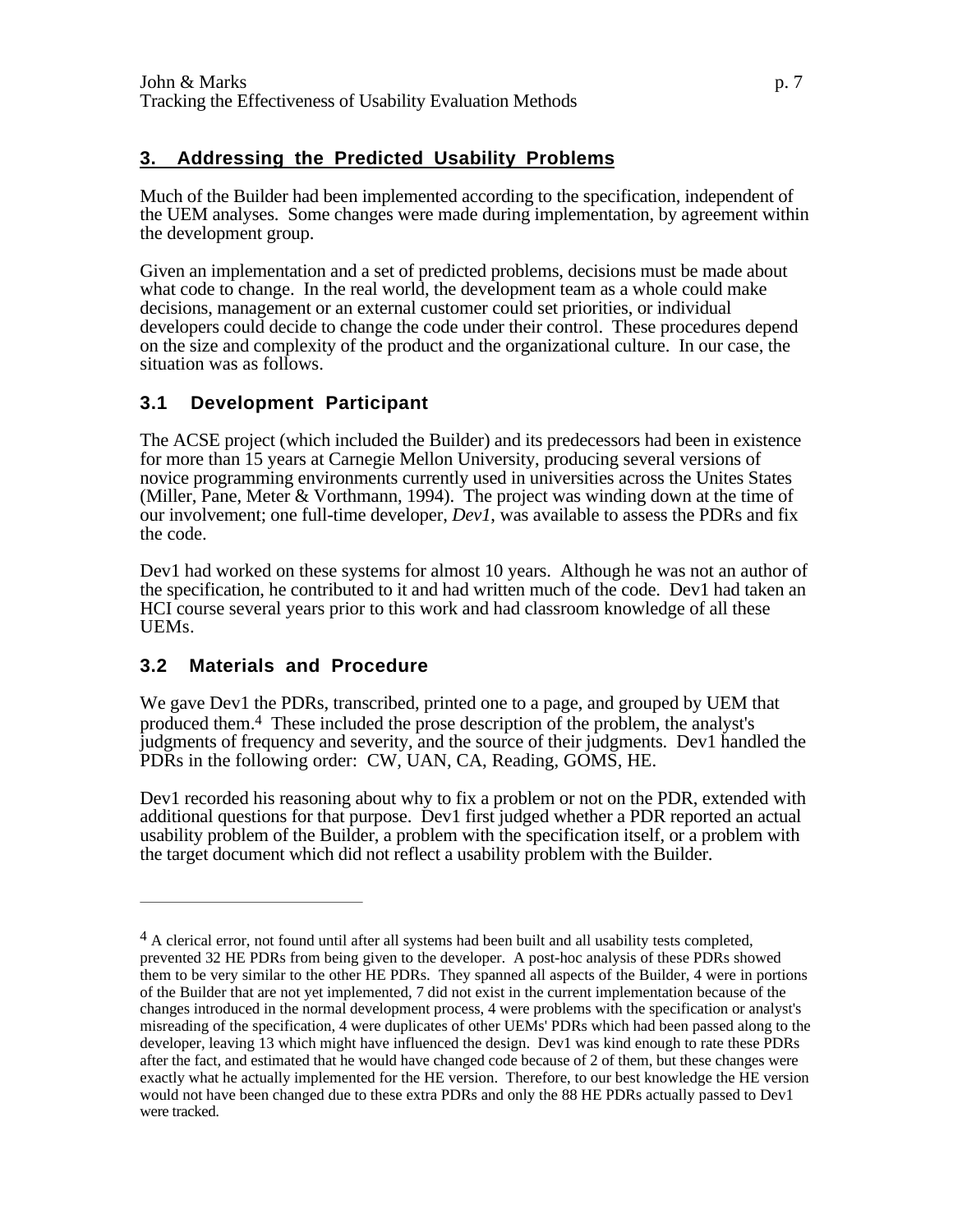If Dev1 interpreted a PDR as an actual usability problem, he recorded whether this problem existed in the current implementation of the Builder. If so, he recorded how important he thought it was to fix the problem on a five-point scale  $(1=not$  important, 5=imperative). He recorded alternative ways to fix the problem and rated each on a five-point scale of difficulty (1=trivial to fix,  $3=1$  person/week,  $5=$  almost impossible to fix). Finally, Dev1 recorded his final decision to fix the problem or not, which option to use if there were alternatives, and a reason for that decision.

Dev1 then changed the code of the baseline implementation to make a new version of the Builder. If a predicted usability problem had already been fixed when handing an earlier UEM, he simply included the new code in that UEM's version of the Builder. Dev1 worked on these changes to the code full time for about ten weeks.

#### **3.3 Results and Discussion of Development Participation**

Of the 284 PDRs passed to Dev1, he thought two contained two problems each, so he filled out questionnaires for 286 predicted usability problems (Table 2). Of these, Dev1 believed that 56 (20%) were not actually usability problems with the Builder. UAN stands out as having a high percentage of non-problem PDRs (82%) and all of these are problems with the specification. This result is not surprising, as UAN is a technique for disambiguating a specification. CW, GOMS and Reading reported relatively few nonusability problems (5, 13 and 6%, respectively, all specification-related). Of the 20% nonusability problems reported by CA, one third (2 PDRs) were with the specification, one was a criticism of animation as a learning tool based on reading the analyst had done, half (3) were introduced when the analyst used the technique iteratively, criticizing his own design suggestions which were not part of the original design. About two-thirds of the HE non-usability problems were attributed to the specification; about one-third to the target document. All of the target-document problems came from the first HE analyst, an English graduate student concentrating in rhetoric. Two non-usability problems, both generated by the HE analyst with a CS education, were based on assumptions about memory requirements of the Builder that Dev1 felt were incorrect. Perhaps these non-usability nonspecification problems reflect the analysts' background more than HE itself. 230 predicted usability problems remained to be analyzed further.

All of the analysts found problems with parts of the Builder which were not yet implemented (NYI). Table 3 shows that CA, CW, and Reading spent 1/4 to 1/3 of their effort in these areas. (UAN's 100% in these areas is probably an artifact of the small number of predicted usability problems.) 70% of GOMS's 17 NYI problems were with the procedure for creating cross-references, possibly reflecting the emphasis that GOMS puts on procedures and the difficulty of that particular procedure. Only 5% of HE's problems were in NYI areas and we do not have an explanation for this result.

Table 3 also shows the number of predicted usability problems that had changed during the normal development process, without the benefit of these UEMs. Most of the techniques cluster around 30%. CA is lower, at about 16%. (UAN's 0% is probably an artifact of its low number of predicted usability problems.)

Problems that do not exist in the baseline implementation of the Builder cannot possibly be observed in think-aloud usability tests, therefore, we dropped them from further analysis. This left 100 potentially observable predicted problems.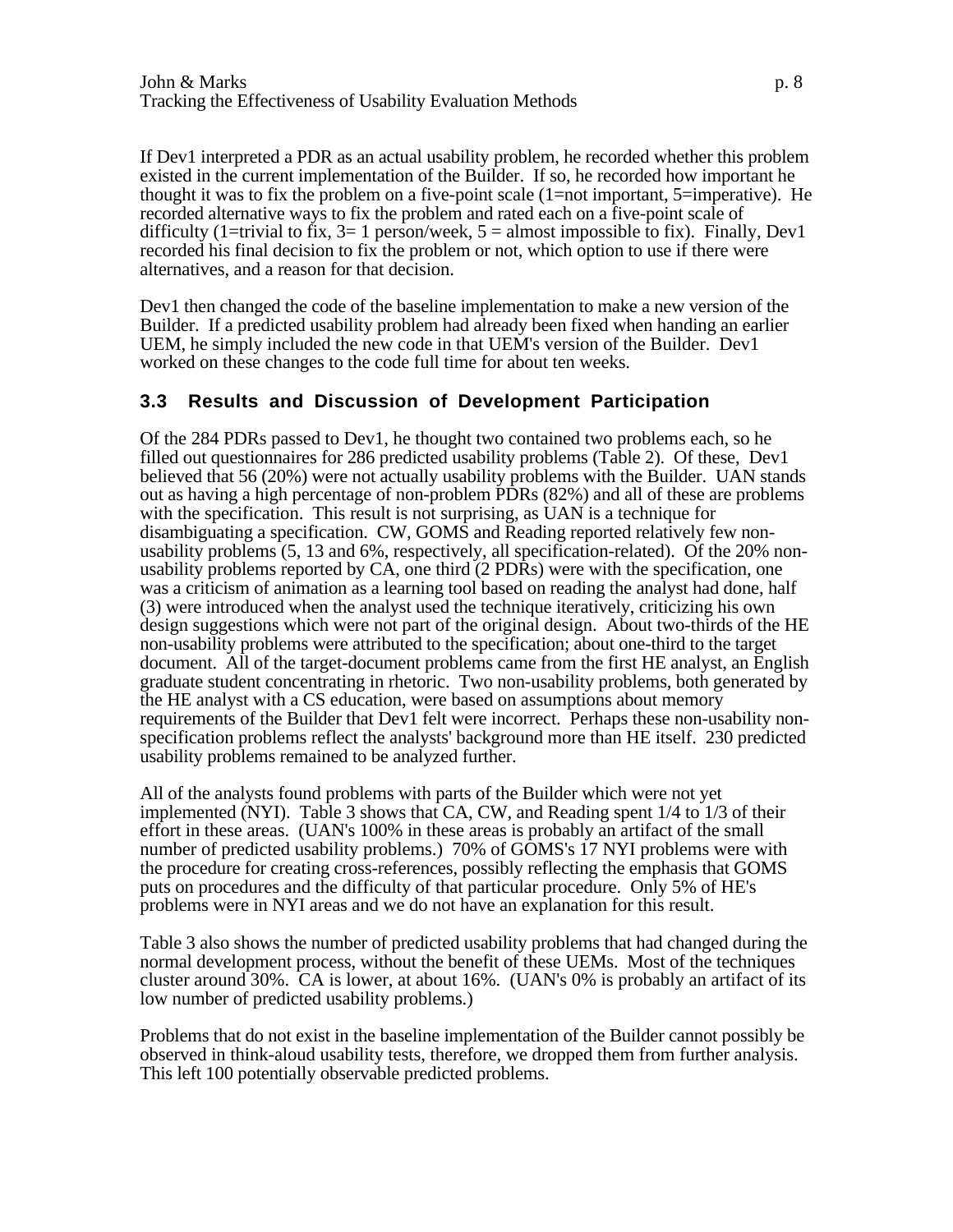| <b>UEM</b> | Number<br><b>PDRs</b><br>Dev1 | number<br>problems NOT<br>passed to addressed usability<br>by Dev1 | number | percent<br><b>NOT</b><br>usability | number<br>οf<br>usability<br>problems problems problems |
|------------|-------------------------------|--------------------------------------------------------------------|--------|------------------------------------|---------------------------------------------------------|
| CA         | 24                            | 25                                                                 | 6      | 24%                                | 19                                                      |
| <b>CW</b>  | 42                            | 42                                                                 | 2      | 5%                                 | 40                                                      |
| GOMS       | 44                            | 45                                                                 | 6      | 13%                                | 39                                                      |
| <b>HE</b>  | $88^{3}$                      | 88                                                                 | 24     | 27%                                | 64                                                      |
| <b>UAN</b> | 17                            | 17                                                                 | 14     | 82%                                | 3                                                       |
| Reading    | 69                            | 69                                                                 | 4      | 6%                                 | 65                                                      |
| TOTAL      | 284                           | 286                                                                | 56     | 20%                                | 23                                                      |

Table 2. Dev1's judgment of the PDRs passed to him.

Table 3. Predicted usability problems in areas that were not yet implemented (NYI), or changed by the development team in the normal course of implementation. The numbers in this figure do not add up to the numbers in Table 2's last column because both CW and HE had one problem which Dev1 said did not exist in the current implementation without explanation, and GOMS had one problem for which Dev1 provided a simple "work-around" obviating the problem in his opinion.

| <b>UEM</b>   | number<br>lof<br>usability<br>problems | number<br><b>NYI</b> | <b>NYI</b> | percent number<br>changed<br>during<br>development | percent<br>changed<br>during<br>development | problems<br>still<br>existing |
|--------------|----------------------------------------|----------------------|------------|----------------------------------------------------|---------------------------------------------|-------------------------------|
| CA           | 19                                     | 5 <sup>1</sup>       | 26%        | 3                                                  | 16%                                         | 11                            |
| <b>CW</b>    | 40                                     | 13                   | 33%        | 11                                                 | 28%                                         | 15                            |
| GOMS         | 39                                     | 17                   | 44%        | 11                                                 | 28%                                         | 10                            |
| <b>HE</b>    | 64                                     | 3                    | 5%         | 19                                                 | 30%                                         | 41                            |
| <b>UAN</b>   | 3                                      | 3                    | 100%       | 0                                                  | 0%                                          |                               |
| Reading      | 65                                     | 20                   | 31%        | 22                                                 | 34%                                         | 23                            |
| <b>TOTAL</b> | 230                                    | 61                   | 27%        | 66                                                 | 29%                                         | 100                           |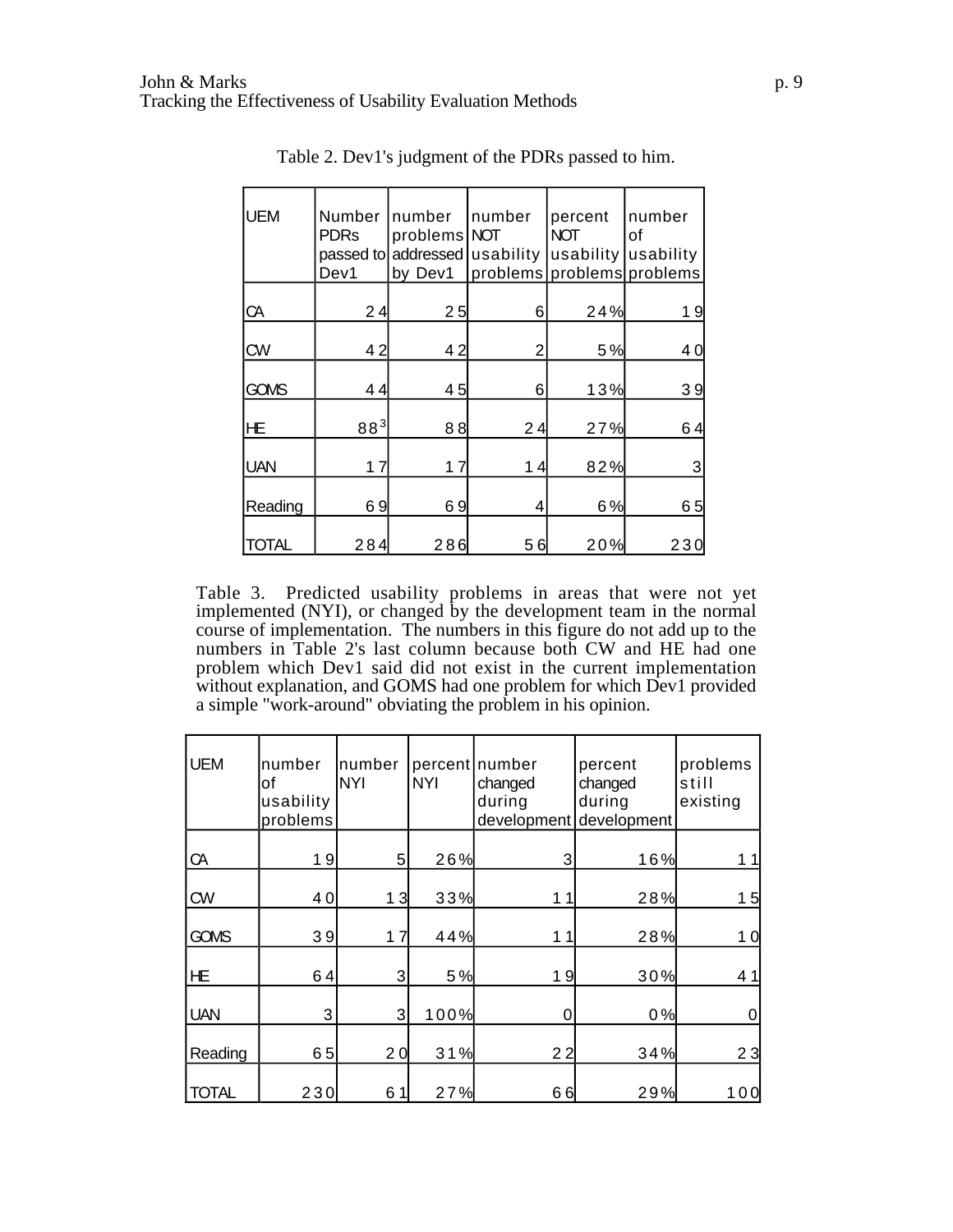Table 4 shows the number of changes to the code. Neither CA nor UAN resulted in any changes. The other techniques persuaded Dev1 to make between 2 and 7 changes to the code. HE and Reading had the highest *compression ratio*, where an average of more than three problems could be fixed with a single code change, whereas GOMS had a one-to-one mapping between the predicted problems which led to change and the change itself. Interestingly, the compression ratio does not account for any of the variance in the percentage of problems that led to a change, indicating that multiple reasons to make a change may be no more persuasive than one well-supported reason.

| <b>UEM</b>   | problems<br>still<br>existing | number<br>led to<br>code<br>change | led to<br>code<br>change | percent   number<br>of<br>changes<br>in code |
|--------------|-------------------------------|------------------------------------|--------------------------|----------------------------------------------|
| CA           | 1                             | 0                                  | 0%                       | 0                                            |
| <b>CW</b>    | 15                            | 1.                                 | 73%                      | 5                                            |
| GOMS         | 10                            | 3                                  | 30%                      | $\ensuremath{\mathsf{3}}$                    |
| <b>HE</b>    | 41                            | 7                                  | 17%                      | $\overline{2}$                               |
| <b>UAN</b>   | 0                             | 0                                  | 0%                       | 0                                            |
| Reading      | 23                            | 9                                  | 39%                      | 7                                            |
| <b>TOTAL</b> | 100                           | 30                                 | 30%                      |                                              |

|       |  |  |  | Table 4. Predicted usability problems that persuaded Dev1 to change the |  |
|-------|--|--|--|-------------------------------------------------------------------------|--|
| code. |  |  |  |                                                                         |  |

# **4. Usability Testing**

The next stage in tracking predicted usability problems is to collect data about their occurrence with users. Ideally, we would deploy the Builder and observe real users doing their actual jobs. However, that was not possible and we approximated the ideal situation with think-aloud usability tests in the laboratory. Such testing is heavily used in industry and "may be the single most valuable usability engineering method" (Nielsen, 1993: p. 195).

# **4.1 Tasks**

We gave our users five tasks, all within the use-scenario that they were creating course material for a biology class. These tasks were constructed from an actual biology lesson built with an earlier version of the Builder (Pane et al., 1996). We included creation and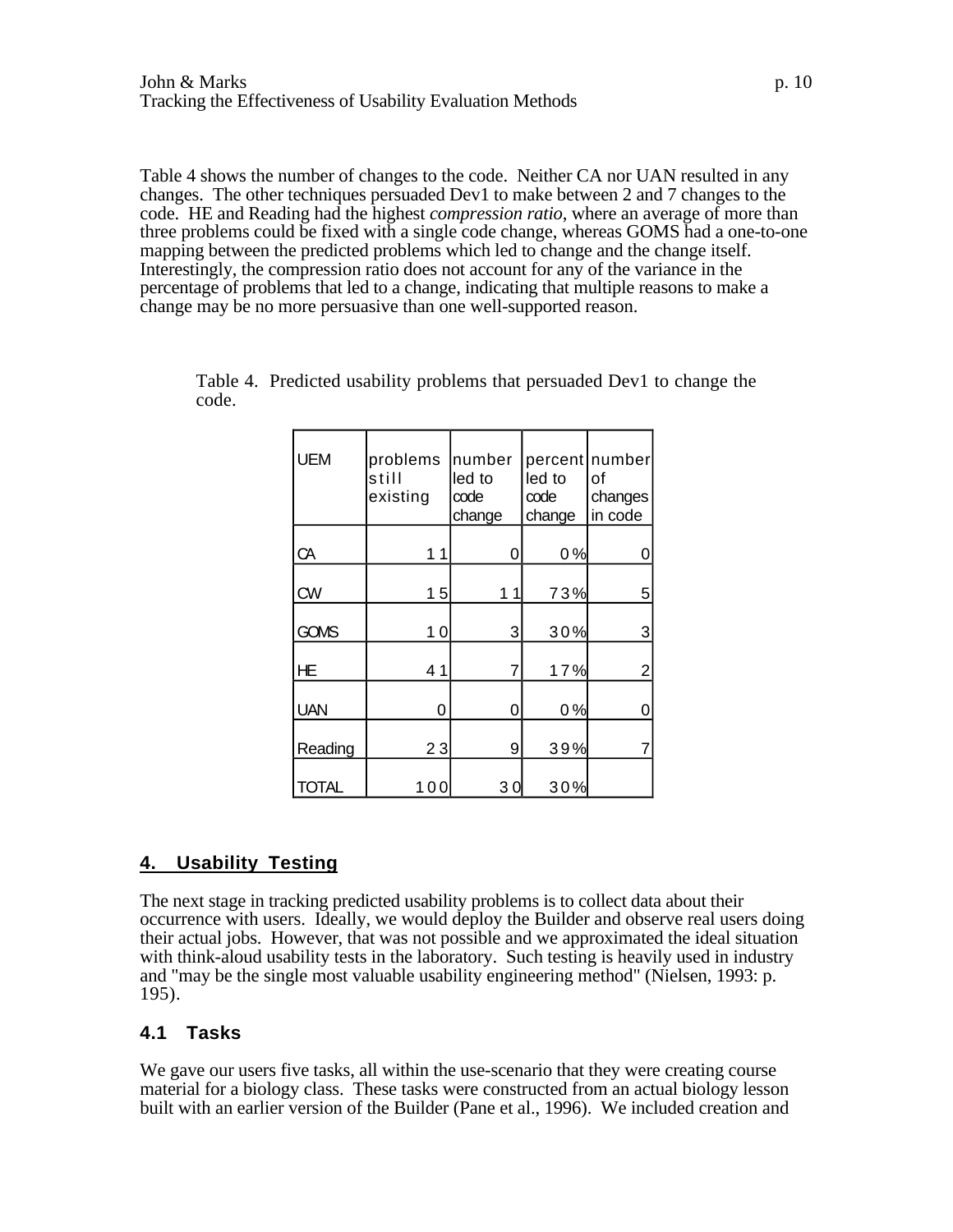modification tasks and exercised the major features of the Builder (text, graphics, animation, code, table of contents, glossary, bookmarks, etc.). The task set included some procedures we had failed to exercise in a previous study (John & Mashyna, in press). As a pragmatic constraint, we restricted these tasks so that all training, data-collection, and debriefing could be accomplished in 2 hours.

The first task was to create a three-page multimedia document from hard-copy, attached to an science simulation. This involved cutting and pasting text, pictures and an animation from other Macintosh applications, and adding entries into the table of contents and glossary. The second task was to switch page 2 with page 3. The third task was to add another page, enter another glossary entry, and modify the definition of an existing entry. The fourth task was to add a final page that included a code fragment and to ensure that future users of the document could not change that code. The last task was to save the document in an editable version for the professor and in an exercise version for the students.

# **4.2 Participants**

Twenty business undergraduates participated in the usability tests, four<sup>5</sup> for each of the five versions of the Builder. All had experience with the Macintosh, were familiar with Microsoft Word, and knew how to cut and paste between applications. The students earned extra credit toward class grades for participating in the study. Each participant was randomly assigned to a version of the Builder, in blocks.

# **4.3 Apparatus**

The tests used a Macintosh Quadra with a 17 inch color monitor, running System 7.5. MSWord5.1 held source text and pictures; MoviePlayer1.0 held source animations. Five versions of the Builder were used: vBL1.2 (baseline), vCW1.2 (built from Cognitive Walkthrough suggestions), vGM1.0 (GOMS suggestions), vHE1.0 (Heuristic Evaluation suggestions), and vRD1.1 (Reading suggestions). All sessions were videotaped.

# **4.4 Procedure & Results**

Each participant was given simple skills assessment tasks to demonstrate his or her proficiency with the Macintosh. The participant had to switch between two applications, copy a graphic from one application to another, and, after a brief training, copy an animation from one application to another. The participant was trained how to do a thinkaloud verbal protocol and practiced thinking aloud while playing solitaire.

The participant was then shown a program on the computer screen and told that the Builder allowed professors to attach course material to programs. This program was a simulation of fruit fly embryo development. They were given hard-copy and asked to create a volume

<sup>5</sup> Prior research has shown that using three or four participants in a usability test maximizes the ratio of the number of usability problems found to the effort involved in running the test (Nielsen & Landauer, 1993; Virzi, 1990; Virzi, 1992). However, this number is still the subject of debate and can be much higher if the probability of finding a problem in the interface is very low (e.g., see (Lewis, 1994)).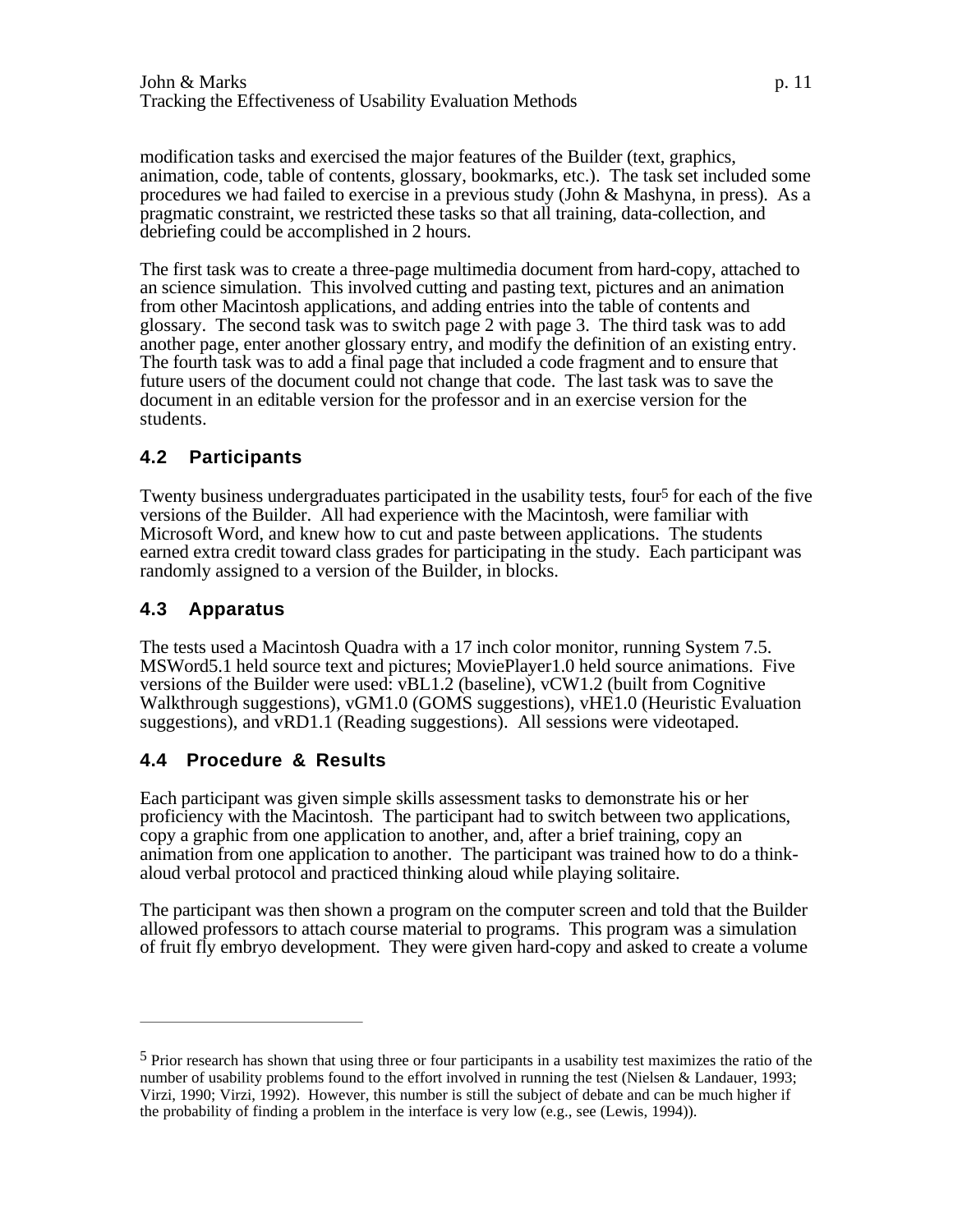that looked like these pages and attach it to the program. They were told that source text, pictures and an animation were in other applications already open on their screen.

The participants were not given any specific instructions about the Builder. This instructionless learning paradigm represents how many people begin using new applications (Carroll & Rosson, 1987).

After completing the first task, the participant was asked to do the second task; after that, the third, and so on until all five tasks were done. To keep the tasks reasonably short, we enforced two time limits. First, if a participant articulated a goal and failed to make any progress toward that goal for three minutes, the experimenter showed the participant how to accomplish that goal. Second, each task was assigned a maximum duration by quadrupling the time the second author could perform the task. These durations were checked with three pilot users. If the maximum duration was reached, the experimenter stopped the participant and asked the participant to move onto the next task.

This procedure resulted in 20 videotapes, four for each version of the Builder. These videotapes are the data from which to track the problems described in the next section.

# **5. Problem Tracking**

#### **5.1 Problems to track**

We had to establish which predicted problems were potentially observable in the usability tests. Even though the suite of tasks was created to cover system features, the usability analysts could predict problems that would never show up in the laboratory environment we provided. If we were to track these problems, it would give a distorted measure of predictive power for the UEMs used.

First, many predicted problems concerned the quality of course materials rather than the Builder itself. For instance, there were several suggestions about making pages easier to read (e.g., constraining the amount of text on a page, distributing white-space evenly, etc.) These problems could only be observed with end-users (students), measuring their understanding of the course content or the time it takes them to come to a threshold of understanding. Other problems would arise only if the participant were the actual author of the curriculum. That is, only the true author would need to do things like compare two alternative layouts; our participants were simply trying to construct an electronic version of the hard-copy we gave them. Finally, some predicted problems were with features that the task suite failed to address, despite our careful selection. For instance, we did not ask the participants to edit a code frame. For these reasons, we judged 33 predicted problems to be unobservable in our usability tests.

We then combined problems that would be indicated by the same behavior. For instance, the analyst using CA said "People may erroneously rely on having the undo option available when it is, in fact, inactive" and the Reading analyst said "In general, all commands should be undoable by choosing 'undo'." Although not precise duplicates (i.e., CA's problem could be fixed by warning the user that undo is inactive), the behavior indicating the problem involves the user trying to use the undo command when it isn't active. Combining similar problems reduced our list to 54 problems (Figure 4).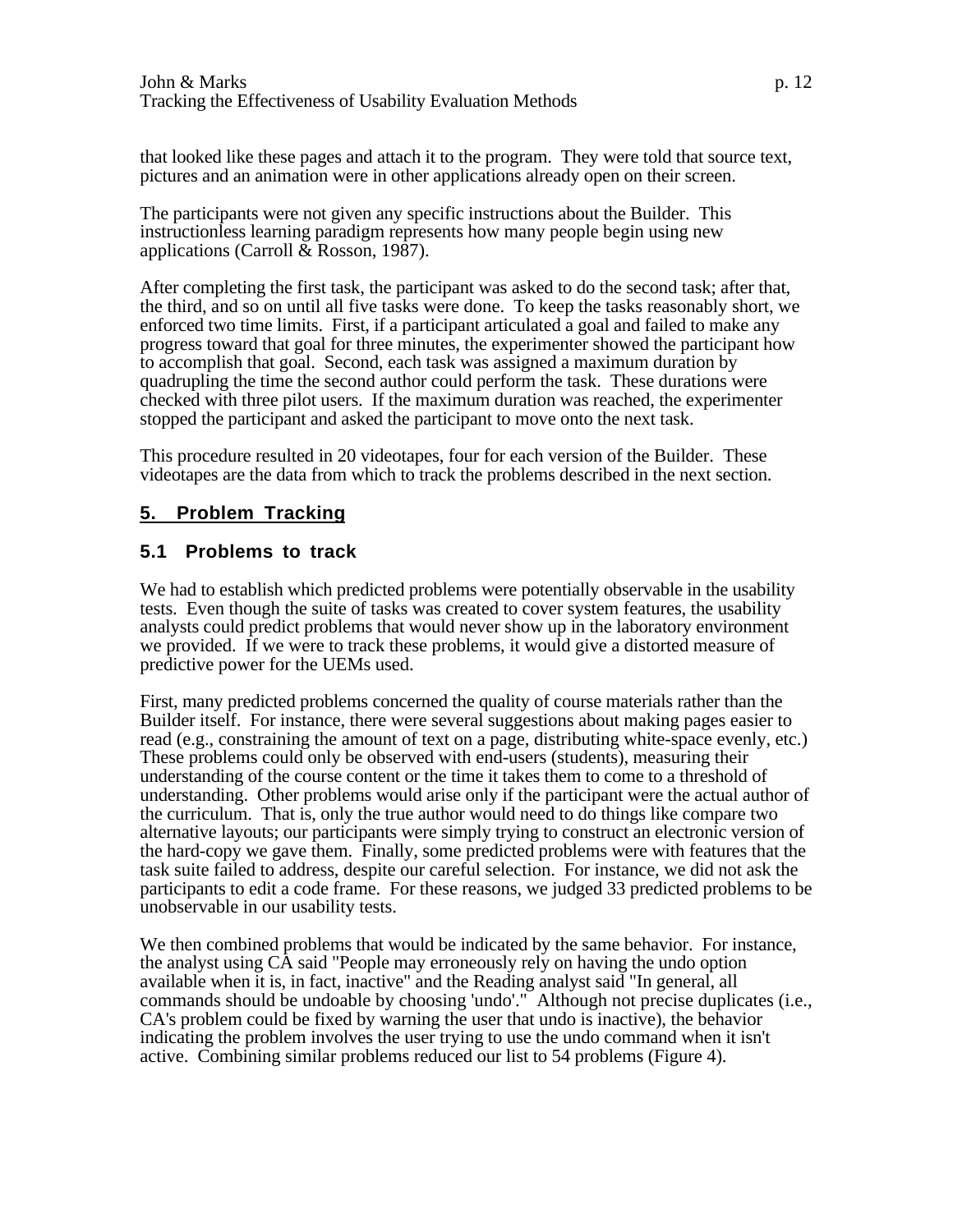### **5.2 Procedure and Results**

The second author annotated the 20 videotapes using the MacSHAPA observational analysis tool (Sanderson et al., 1994). Using the list in Figure 4, he specifically looked for instances of the 54 predicted difficulties. He adhered to a set of criteria for reporting that a problem was observed (Figure 3). A second analyst was trained on the criteria with three problems in each of two videotapes, with feedback on her categorizations. After training, she analyzed 4 tapes, looking for 11 different problems, for a total of 38 ratings, and had a 82% absolute agreement with the second author's ratings on whether the problems were observed. A consensus opinion was reached for each of these ratings. The first analyst had a 92% agreement with the consensus; the second, 89%. Since this inter-rater reliability is good, each rater did a distinct portion of the remaining problems.

The user articulated a goal and cannot succeed in attaining that goal within 3 minutes (then the experimenter steps in and shows him or her what to do).

The user articulates a goal, tries several things and then explicitly gives up.

The user articulates a goal and has to try three or more things to find the solution.

The user does not succeed in a task. That is, when there is a difference between the hard-copy document the user was given and the Volume the user produced.

The user expresses surprise.

The user expresses some negative affect or says something is a problem.

The user makes a design suggestion.

Figure 3. Criteria for reporting that a usability problem was observed in a videotaped think-aloud usability test.

It is important to note that we used a different procedure than work comparing the problems predicted by a UEM to those observed in a usability study. That work typically looks for *all* problems that a user has, rather than concentrating on verifying predicted problems (e.g., John & Mashyna, in press). Our procedure is different because our goal is to track predicted usability problems through the development process rather than to compare techniques. Our procedure reliably detects whether a predicted problem is experienced by users but it will not discover usability problems which the UEM does not predict.

The results of the videotape analysis are presented in Figure 4. A one-line summary of each problem gives a sense of the content and range of the predictions. The sources of each prediction are listed in column 3. All 54 problems were tracked in the videotapes of the baseline version, indicated by a number appearing in every row of that column. Problems were tracked in the other versions only if a code change was made attempting to fix the problem. A number in the last four columns indicates that a problem was tracked in that version; a dash indicates that it was not.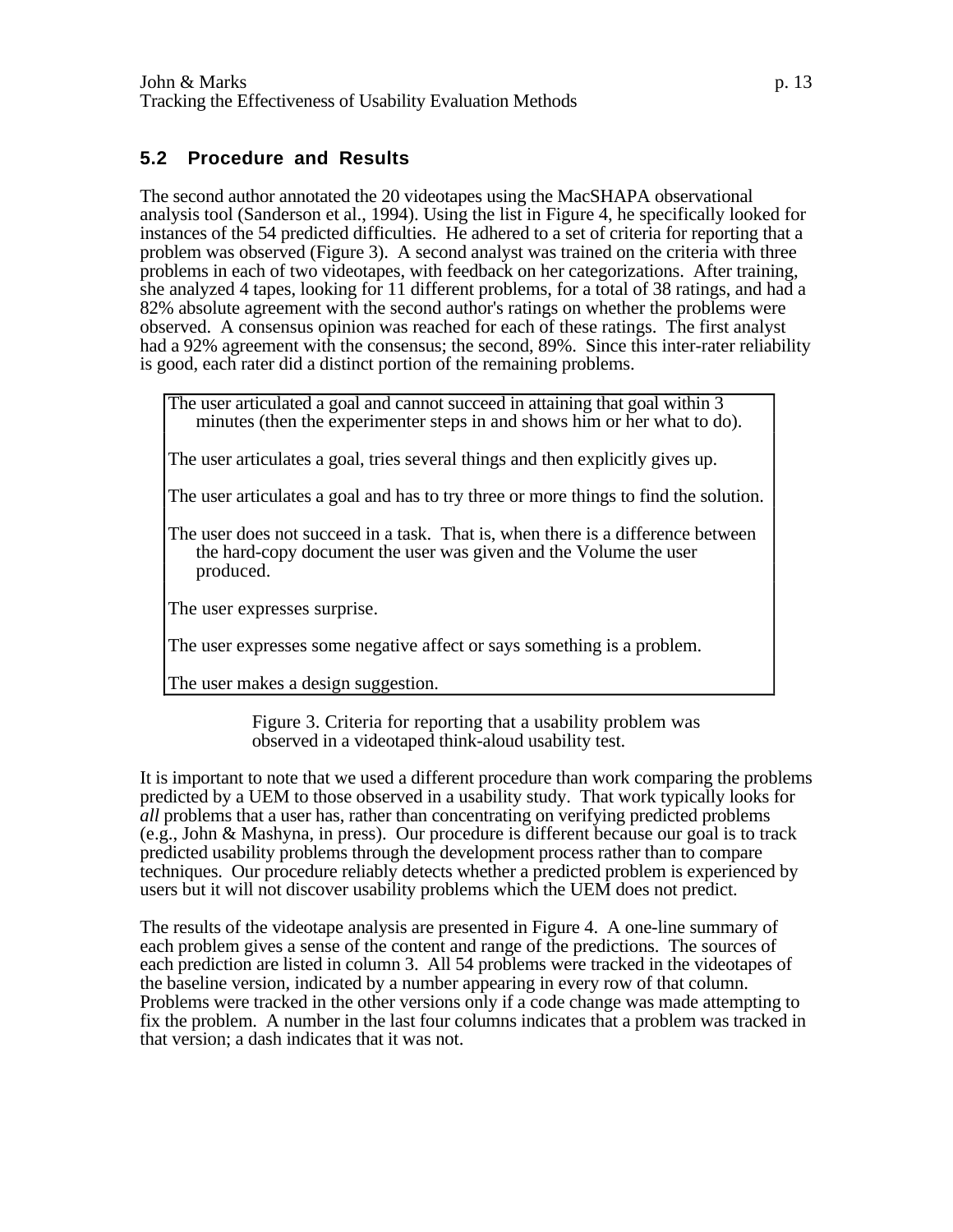Insert Figure 4, page 1 here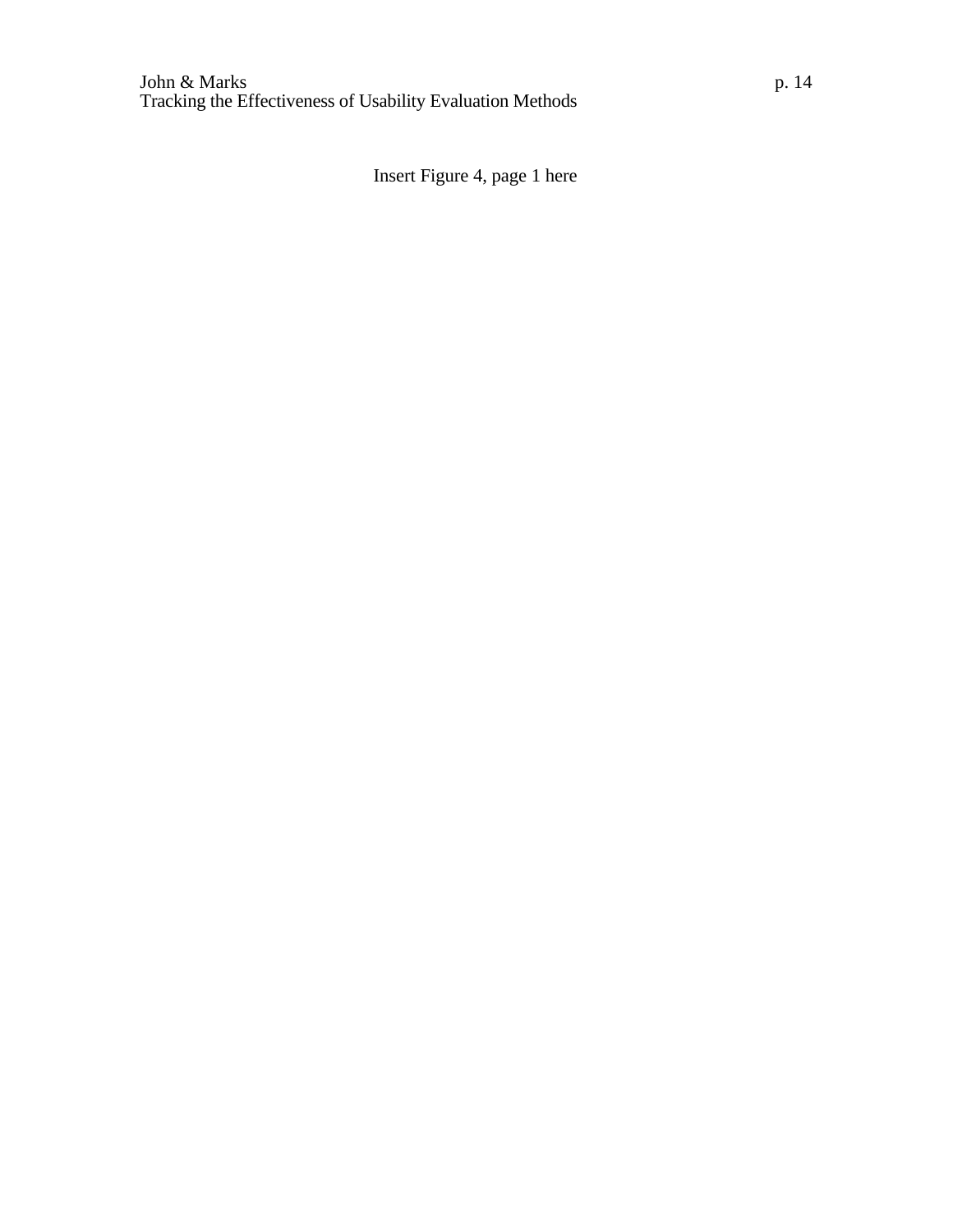Insert Figure 4, page 2 here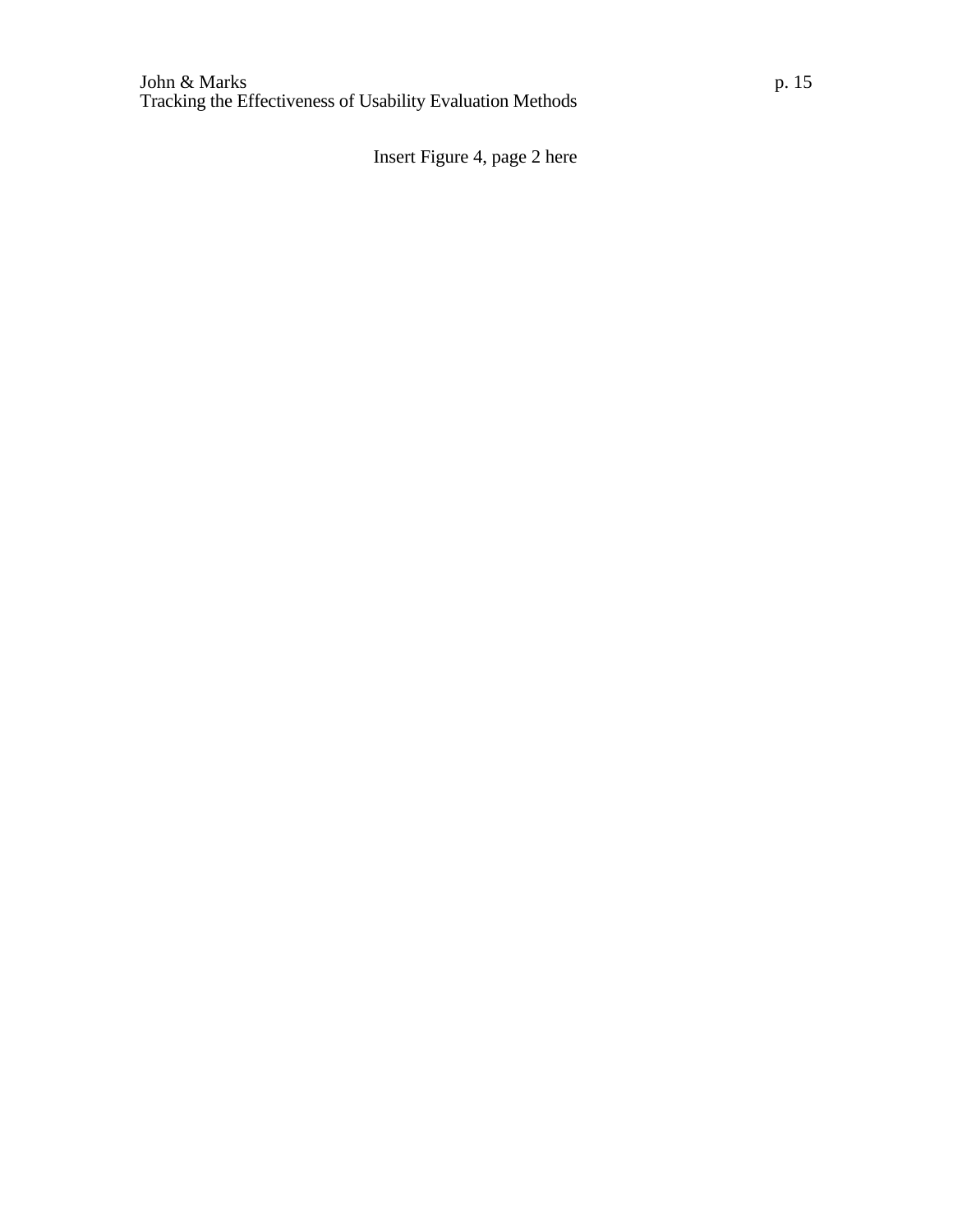#### **6. Discussion and Conclusions**

Given the predicted problems, Dev1's judgments of those problems, and the user tests, we can fill in the effectiveness tree for this development case. Before discussing the tree and its implications, we will present the limitations of our study to qualify the conclusions we draw from the tree. We also lay out some directions for future research.

#### **6.1 Strengths and Limitations of the Data**

Many aspects of this study may generalize to real-world use of UEMs, but others limit generalization.

*The application and specification.* These UEMs were developed in the era where the paradigmatic human-computer interaction involved an office worker in front of a PC. Since the Builder fits in this paradigm it may be more suited to these UEMs than other applications involving virtual reality, for instance, or collaborative work. The specification used prose and figures. Although such specifications are widely used, these results may not generalize to other forms, like formal specifications or prototype-as-specification.

*The problem prediction process.* Since this work follows a case-study paradigm, not an experimental one, we had a single analyst using each UEM. It is difficult to attribute credit or blame to the UEM itself as opposed to the analyst's background without deeper analysis of the diary data produced in the study (e.g., see John & Mashyna, in press). Therefore, we will not make strong comparisons between techniques, but only look for dominant patterns in the data.

These analysts were novices at the techniques. While novice analysts are not uncommon in real-world practice (Dillon, Sweeney & Maguire, 1993), these data do not reflect the best work of analysts expert in a particular UEM.

These analysts were not developers of the system they were critiquing. Although many companies bring in usability analysts as consultants, many other projects include usability analysts as full team members. It is unclear whether additional knowledge of the underlying system would produce less naive predictions or fewer criticisms because of the investment the analysts themselves have made in the design.

Finally, the problems were generated with specific versions of the UEMs (section 2.4). Most of these methods are under development and the performance displayed here may not exist in newer versions of the technique.

*The development involvement.* There was a single developer making all the judgments and all the code changes, under a deadline. As a major contributor to the design and the code, Dev1 therefore had the same background as programmers on other real-world development projects. However, he was working alone on these changes after development on the project had essentially stopped. It is unclear whether more programmers, or more time, would have produced a large quantity or higher quality design changes. In addition, Dev1 did not have the opportunity for dialog with the analysts. In a situation where the analysts are part of the design team, perhaps these techniques would be more persuasive.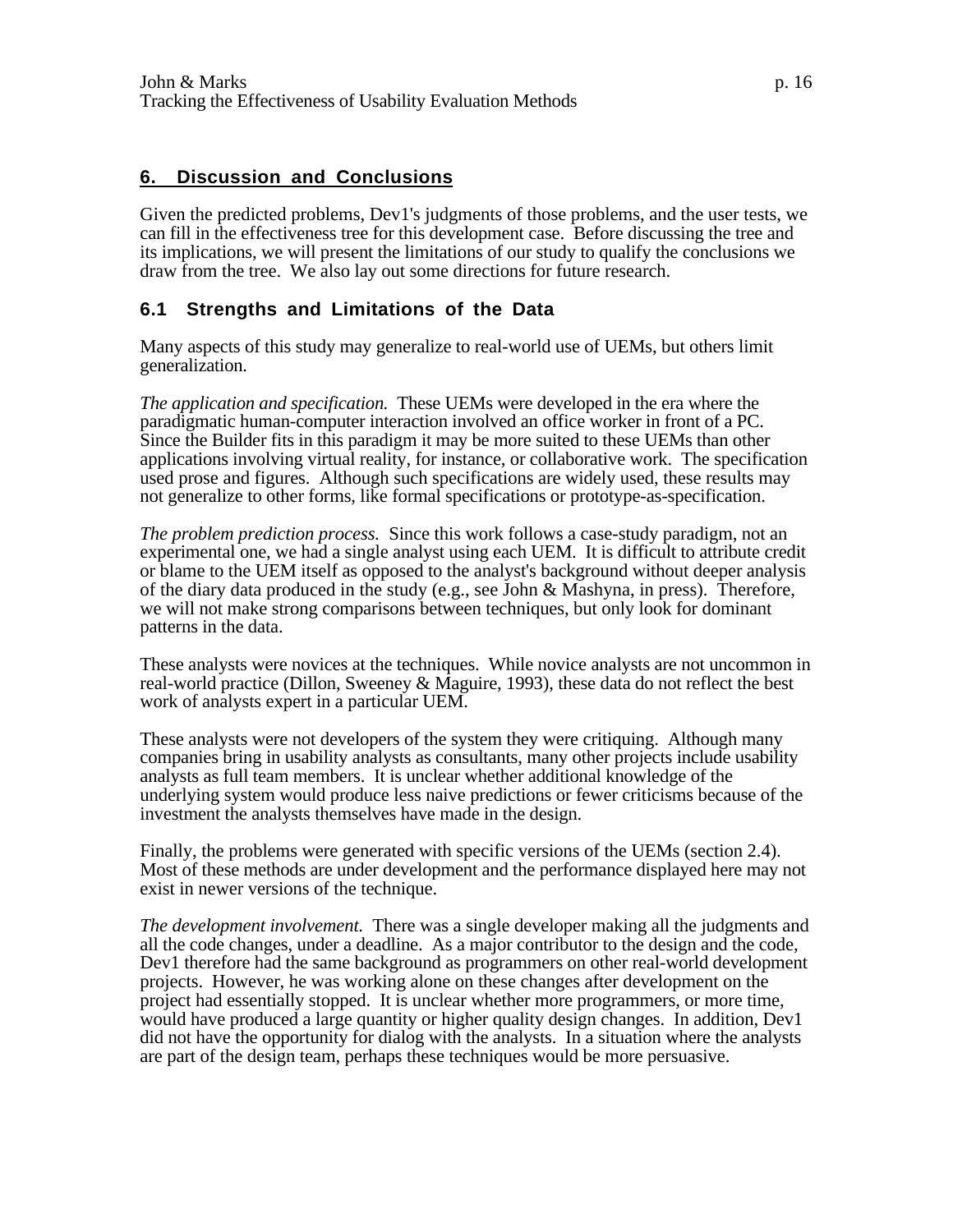*The usability tests.* Our usability tests have the same limitations as many conducted for real-world products. Our tasks were short so that the tests could be of reasonable duration. Our participants had similar computer experience as target users, but were not domain experts or actual authors of educational materials. There was no extensive instruction or practice with the system. More training and longer tasks might have uncovered problems that only come with scale or expertise (for instance, the differences in expert performance time that GOMS is designed to predict, e.g., Gray, John & Atwood, 1993; John & Kieras, in press). In addition, more users might have uncovered more problems in general (Lewis, 1994; Virzi, 1992).

# **6.2 Effectiveness tree**

Figure 5 shows the effectiveness tree for our data. The numbers in each box indicate how many predicted problems are in the category named by the box and the path to it. The UEMs listed predicted the problems in each box. For instance, the box at the top left says that 6 problems predicted by CW, HE or Reading, were observed in the baseline user tests, led to changes in the code, and fewer people displayed those problems in the user tests of the revised Builders.

Slightly less than half of the 54 problems were observed in the usability tests. Of those, 50% led to changes in the code, and about one half of those changes actually resulted in fewer observations of users having troubles. Another quarter had the same number of users with problems and the last quarter had more observations of users with difficulties than the baseline version of the Builder. Of the predicted problems that were not observed, about one quarter led to changes in the code, all of which produced the same number of user problems in the revised Builder as in the original Builder.

Because of the limitations of our study discussed above, we focus on big patterns in these data rather than small differences. For example, UAN is totally absent from this chart. Although the analyst using UAN predicted some usability problems as a side effect of the technique, none survived in the tracking process to this stage; most were identifying problems in the specification. This is evidence that UAN (circa 1990) is not a technique for finding usability problems, but for disambiguating a specification, as advertised.

A striking pattern is that relatively few of the predicted problems ended in the most desirable outcome, o1 - Effective change. Only 11% of these problems were observed and led to code changes that gave fewer users difficulty. Half that number ended in outcome o4, which took considerable coding effort and resulted in an inferior system. This is evidence that the UEMs studied here are not as effective as the HCI field would like and we have a dire need for more research into UEMs.

Other patterns suggest that the situation is not hopeless. First, no problems ended in o6, an outcome that also results in an inferior system. Second, 80% of the problems that were not observed also were not changed (o7), a higher percentage than observed problems that did not lead to code changes. Perhaps there was something about these problems, or the way they were presented, that led the developer to decide not to change the code. If this "something" could be discovered and codified, it could be incorporated into the UEMs to reduce these false alarms.

Another pattern is that most outcomes are populated by problems from most of the UEMs. All UEMs predicted some problems that were observed and some that were not. All but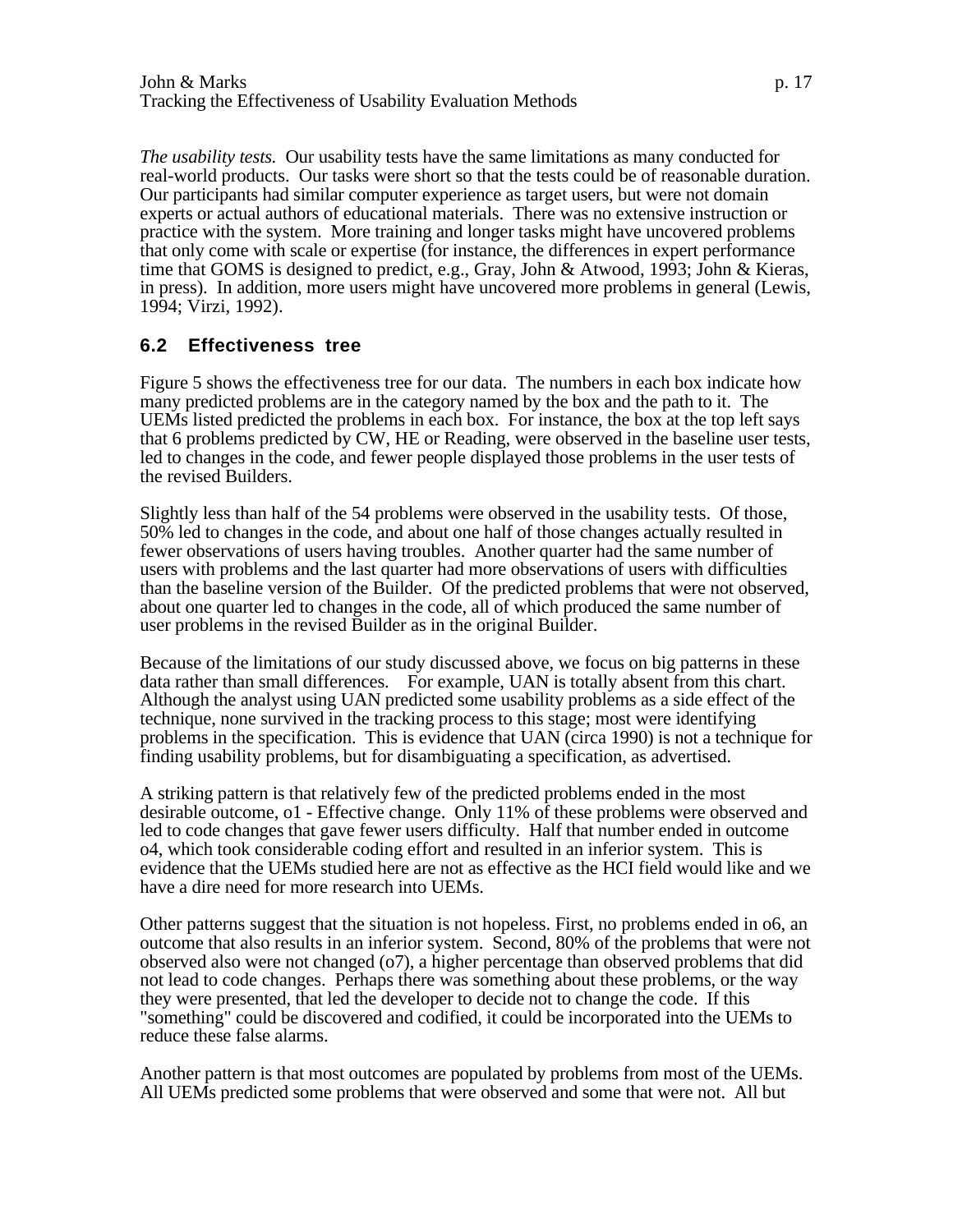#### John & Marks p. 18 Tracking the Effectiveness of Usability Evaluation Methods

CA persuaded the developer to change the code sometimes and not others. The numbers are too small in the design-change effectiveness column to be confident in specific results (i.e., we would NOT want to conclude that HE never produces worse designs, GOMS never produces better designs, and CW and Reading always produce both better and worse). However, the fact that no design-change effectiveness outcome is populated by a single UEM suggests that all techniques have strengths that further research could mine and limitations that it could reduce. Also, just reading the specification repeatedly without using any particular UEM populates the outcomes as much as do the more structured UEMs.



Figure 5. The effectiveness tree for our data.

Figure 6 shows the analysts' average frequency and severity ratings for each problem category in the effectiveness tree, as well as Dev1's average ratings of importance of the problems and difficulty of changing the code. The number of design suggestions made by the analysts and number of those suggestions actually implemented by Dev1 are also shown. These numbers are descriptive statistics only; this study does not have sufficient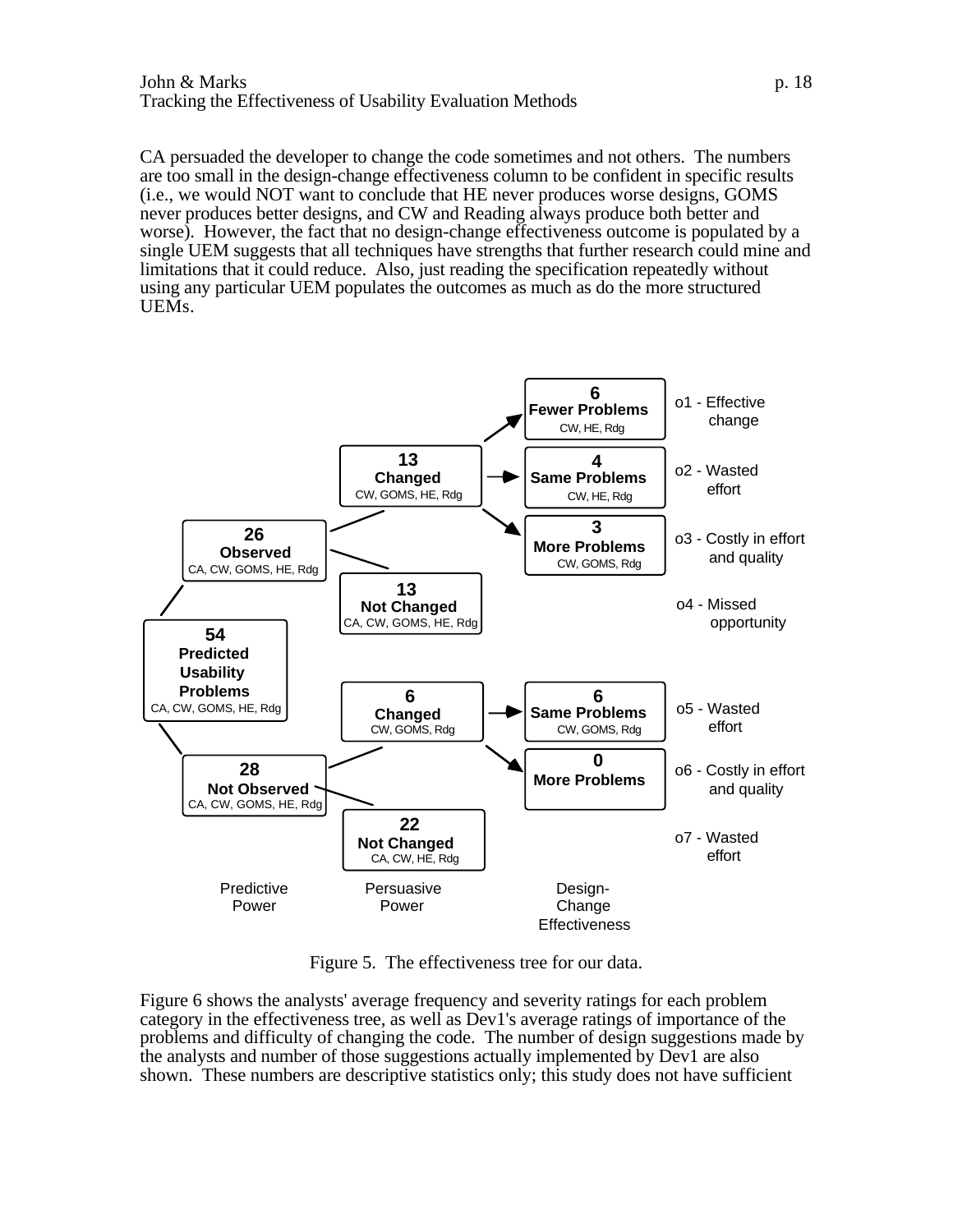



statistical power o produce significant inferential results. Therefore, we again look only at the biggest trends (shaded).

In general, Dev1's importance rating follows the analysts' severity ratings, though on a lower scale. For instance, the analysts and Dev1 all rate the observed problems slightly more important (or severe) than the unobserved problems.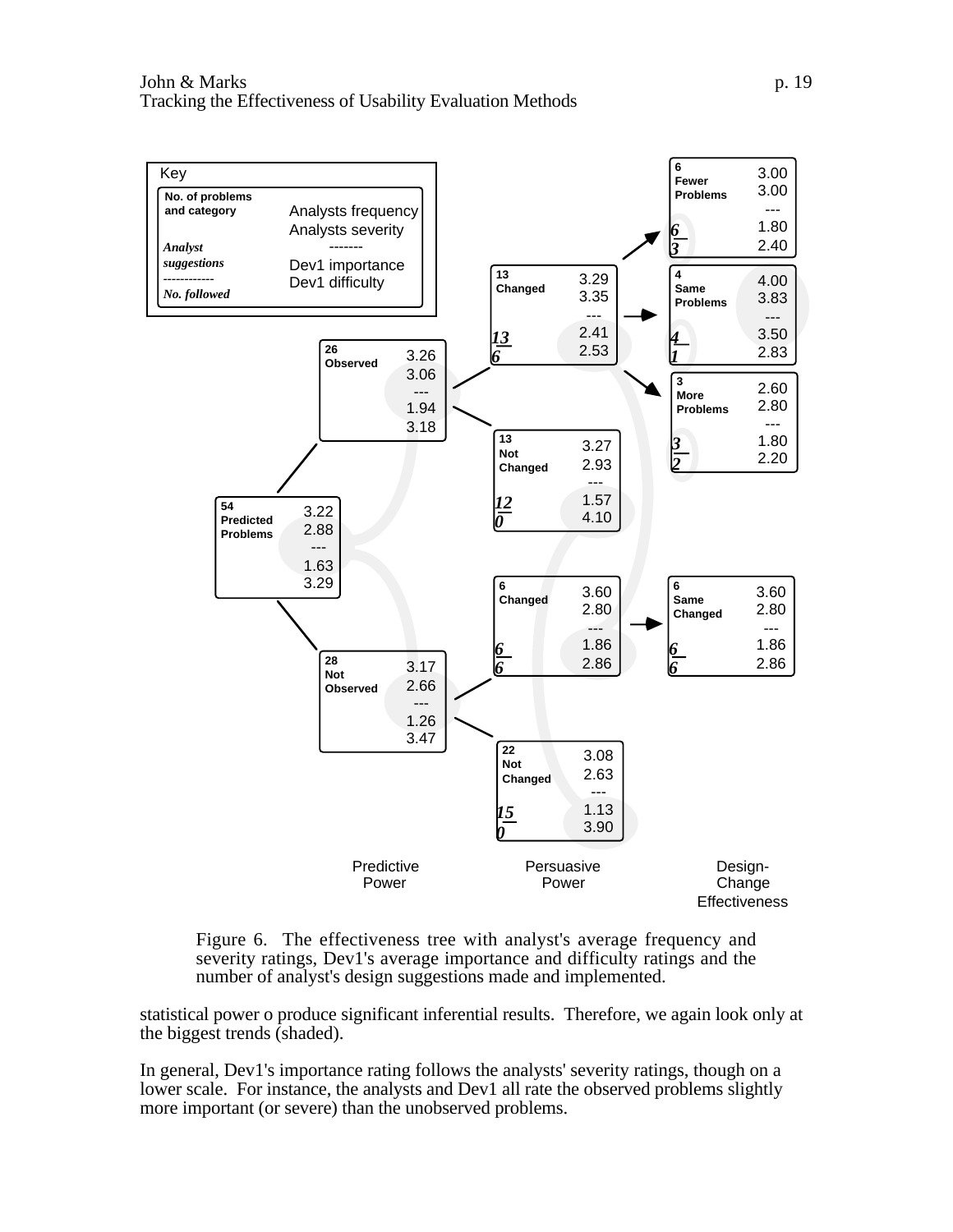The shaded items in the persuasiveness column show that the problems which led to code changes were more important and less difficult, on average, than the problems Dev1 did not choose to redesign. This may be an indication of wisdom on Dev1's part, or a form of cognitive dissonance (i. e., he changed it, so it must have been more important).

In the final outcomes, the problems that were most important to fix led to solutions that did not improve performance. This does not seem to be due to Dev1 not following the analysts' design suggestions, however. When he did follow their suggestions, performance both improved and got worse (open circles). Again, these numbers are descriptive, not inferential, so these trends should be viewed as hypotheses to test with further research rather than conclusions to apply in practical design environments.

#### **6.3 Lessons learned and future work**

Despite the cautions in section 6.1, we believe there are still several lessons that we can learn from this work.

*These UEMs are not as effective as HCI would like.* If they were highly effective, there would be a much higher percentage of problems resulting in an effective change, instead of populating the outcomes so evenly.

*There is no particular UEM to blame for this result.* All UEMs populated most of the outcomes, with two exceptions. UAN (circa 1990) did not predict trackable usability problems, but it was not intended as a tool for prediction. CA (circa 1991) did not lead to any design changes. We speculate that its "claim...but" format, presenting both advantages and disadvantages of a design, makes it difficult to see a clearly better way to implement the system.

*Just reading a prose specification many times seems to be as effective as more structured UEMs at detecting and fixing novice-user problem.* This reading might require someone not involved in the actual design, as was our Reading analyst.

All of the lessons of this experience should be tested with further research. The HCI field needs to find productive partnerships between research and development to do actual experiments on UEM use. We need real specifications, real products, real development teams and real users, in sufficient number, to have generalizable results. Other fields, like medicine and education, have well-established methodologies to assess processes; we need to commit the time and resources to follow their lead.

Finally, the effectiveness tree presented here provides an interesting framework for evaluating UEMs more broadly than simple predictive power. However, this framework needs to be exercised on more data and expanded to include usability problems missed by analytic UEMs. In addition, quantitative measures of predictive power, persuasive power and design-change effectiveness need to be established so that many studies can produce comparable data.

#### **Acknowledgment**

We would like to thank the anonymous *Dev1* for his efforts, and Matt Mashyna for his continuing support.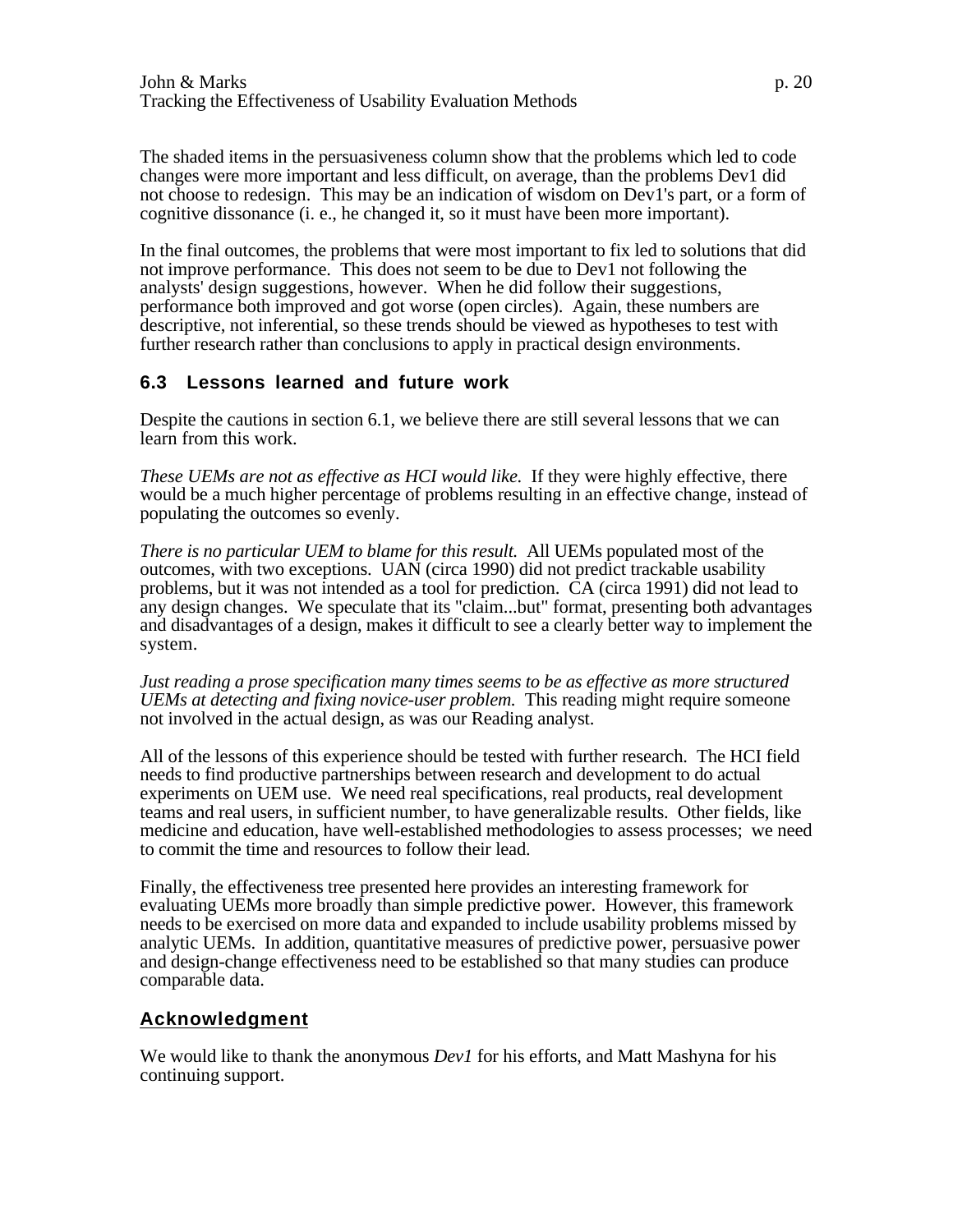#### **References**

- Butler, K. A., Jacob, R. J. K., & John, B. E. (1994). Introduction and Overview of Human-Computer Interaction, *Companion Proceedings of ACM CHI'94 Conference on Human Factors in Computing Systems*, (Vol. 2, pp. 351-352). New York: ACM.
- Carroll, J. M., & Rosson, M.-B. (1987). The paradox of the active user. In J. M. Carroll (Ed.), *Interfacing thought*, . Cambridge, MA: MIT Press.
- Carroll, J. M., & Rosson, M. B. (1991). Deliberated Evolution: Stalking the View Matcher in Design Space. *Human-Computer Interaction, 6*(3-4), 281-318.
- Dillon, A., Sweeney, M., & Maguire, M. (1993). A Survey of Usability Engineering Within the European IT Industry -- Current Practice and Needs, *Proceedings of the HCI'93 Conference on People and Computers VIII*, (pp. 81-94).
- Gallagher, S., & Meter, S. (1993). *Volume View Interface Design* : School of Comptuer Science, Carnegie Mellon University.
- Gray, W. D., John, B. E., & Atwood, M. E. (1993). Project Ernestine: Validating a GOMS Analysis for Predicting and Explaining Real-World Task Performance. *Human-Computer Interaction, 8*(3), 237-309.
- Gray, W. D., & Salzman, M. C. (1996). Damaged merchandise? A review of experiments that compare usability evaluation methods. *Manuscript submitted for publication*.
- Hartson, H. R., Siochi, A. C., & Hix, D. (1990). The UAN: A user-oriented representation for direct manipulation interface designs. *ACM Transactions on Information Systems, 8*(3), 181-203.
- Jeffries, R., Miller, J. R., Wharton, C., & Uyeda, K. M. (1991). User interface evaluation in the real world: A comparison of four techniques, *Proceedings of CHI, 1991 (New Orleans, Louisiana, April 28 - May 2, 1991)*. New York: ACM.
- John, B. E., & Kieras, D. E. (in press). Using GOMS for user interface design and evaluation: Which technique? *ACM Transactions on Computer-Human Interaction*.
- John, B. E., & Mashyna, M. M. (in press). Evaluating a multimedia authoring tool with cognitive walkthrough and think-aloud user studies. *Journal of the American Society of Information Systems*.
- John, B. E., & Packer, H. (1995). Learning and using the Cognitive Walkthrough Method: A case study approach. *Proceedings of CHI, 1995 (Denver, Colorado, May 7-11, 1995)*, (pp. 429-436). New York: ACM.
- Kellogg, W. A. (1989). *Qualitative artifact analysis* (Research Report RC 15768): IBM T. J. Watson Research Center.